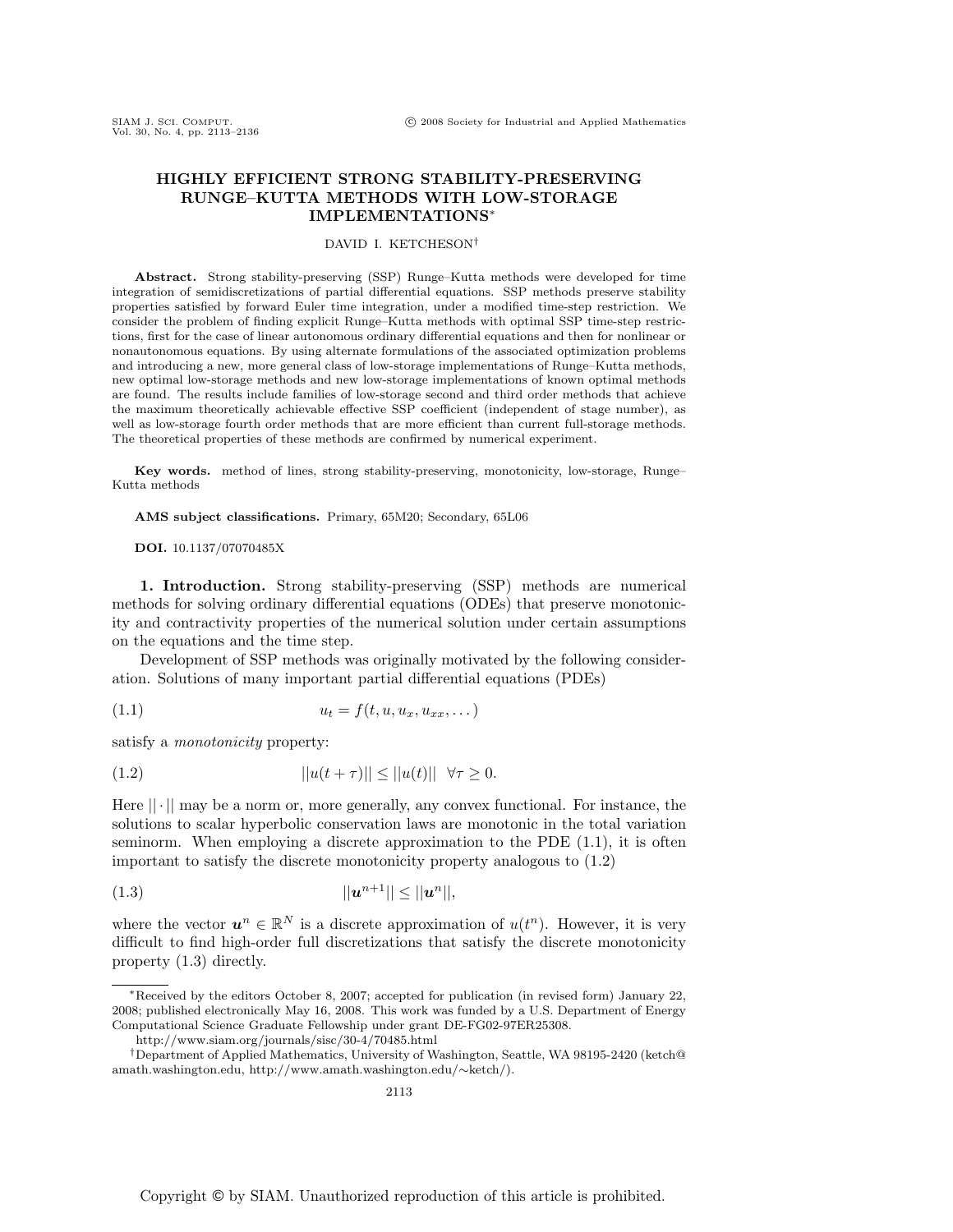A common approach to solving PDEs is the method of lines, which involves discretizing in space to obtain a system of ODEs

(1.4) *u* (t) = F(t,*u*)

and integrating this system by using an ODE solver. Again the vector  $u \in \mathbb{R}^N$  is a discrete approximation of the function u, and the function  $F : \mathbb{R} \times \mathbb{R}^N \to \mathbb{R}^N$  is a discrete approximation of the function  $f$ .

We now assume that the semidiscretization is performed so that the solution of the resulting system of ODEs satisfies the same monotonicity property (1.2) under forward Euler integration, i.e.,

(1.5) 
$$
||\mathbf{u}(t) + \Delta t F(t, \mathbf{u}(t))|| \leq ||\mathbf{u}(t)|| \quad \forall \mathbf{u}, \ \forall \Delta t \leq \Delta t_{\text{FE}}.
$$

Here  $\Delta t_{\rm FE}$  represents a fixed maximal time step for which (1.5) holds. In the ODE literature, condition (1.5) has been referred to as a *circle condition* because, in the case that F is linear,  $(1.5)$  implies that the eigenvalues of F lie in a circle of radius  $\Delta t_{\text{FE}}$  centered at  $\lambda = -\Delta t_{\text{FE}}$ .

A solution obtained by using an ODE solver other than forward Euler may in general violate the monotonicity property (1.3); however, if the integration is performed by using a strong stability-preserving ODE solver, then monotonicity will be assured if the time step satisfies

$$
(1.6) \t\t \t\t \Delta t \leq c\Delta t_{\text{FE}},
$$

where c is the  $SSP$  coefficient of the method. This leads to a simpler way of proving monotonicity of the fully discrete scheme, since  $\Delta t_{\text{FE}}$  depends only on the spatial discretization and c depends only on the temporal discretization. Just as the method of lines separates the analysis of accuracy for the spatial and temporal discretizations, the SSP approach separates the analysis of (temporal) monotonicity for the spatial and temporal discretizations.

In the numerical solution of systems of ODEs, it is desirable to ensure that errors in the initial conditions or numerical errors at a given step do not grow unduly as they are propagated in subsequent steps. Given two approximate solutions  $u^n$  and  $\tilde{u}^n$  at time  $t^n$  and by letting  $u^{n+1}$  and  $\tilde{u}^{n+1}$  denote the corresponding numerical solutions at the next time step  $t^{n+1}$ , the numerical solution is said to be *contractive* if

(1.7) 
$$
||u^{n+1} - \tilde{u}^{n+1}|| \leq ||u^n - \tilde{u}^n||.
$$

By interpreting  $\tilde{u}^n$  as a perturbation of  $u^n$  due to numerical errors, we see that contractivity implies that these errors do not grow as they are propagated. If the system of ODEs (1.4) is such that the contractivity property (1.7) holds under forward Euler integration subject to some maximal time step  $\Delta t_{\text{FE}}$ , then (1.7) will also be satisfied under integration with an SSP method, under the modified time-step restriction (1.6). In the remainder of this work, the discussion will focus on monotonicity rather than contractivity, but the main results apply to both cases (for more details regarding contractivity preservation, see [19]).

In the special case that the relevant convex functional  $|| \cdot ||$  is an inner product norm, then monotonicity and contractivity are preserved by the broader class of circle contractive methods under a less stringent time-step restriction [2, 12].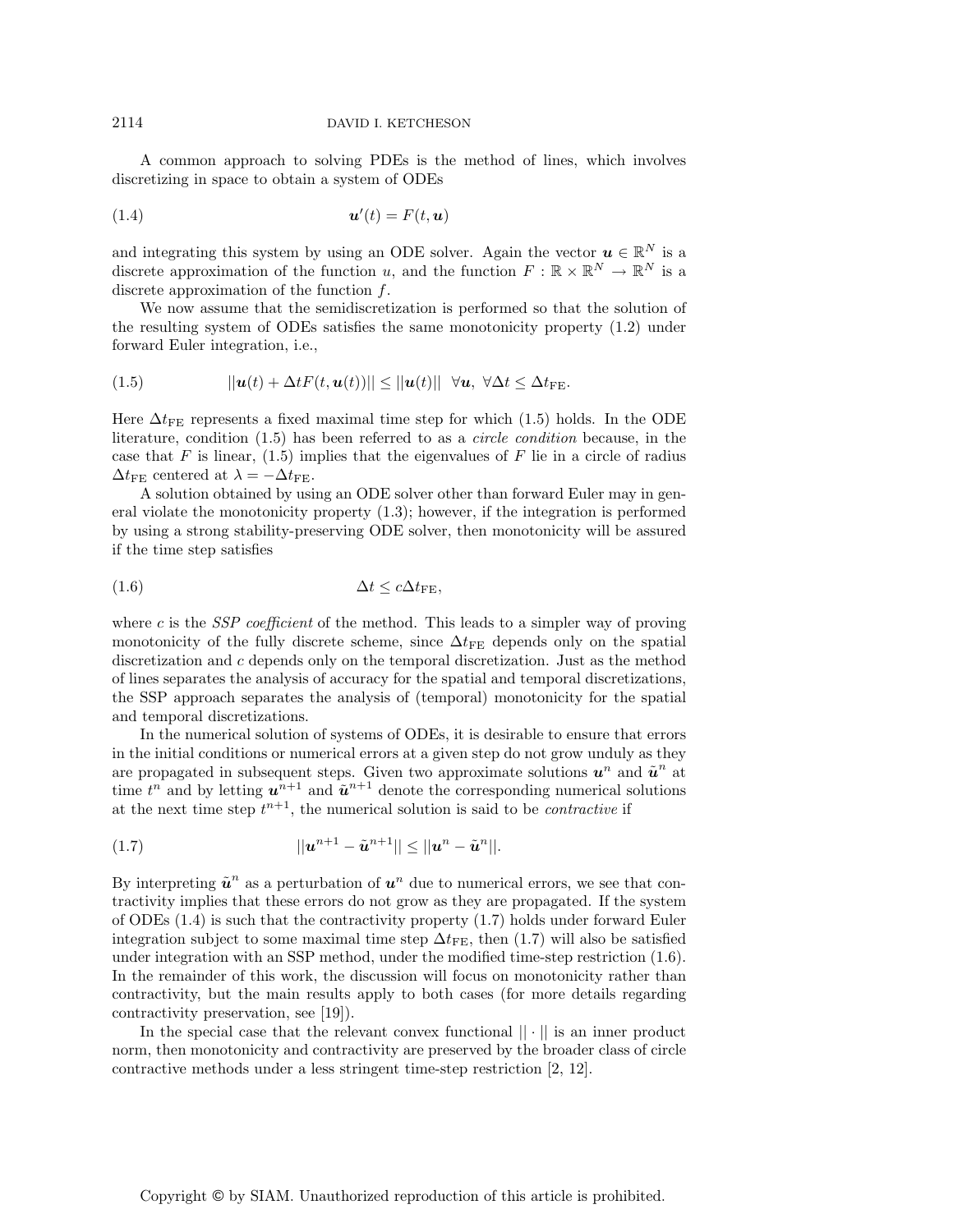SSP time discretizations were originally introduced in [27], where they were referred to as TVD methods. Among the Runge–Kutta methods presented there, two have been very widely implemented: the two-stage, second order method of Heun and a three-stage, third order method originally proposed by Fehlberg (though not in the context of SSP methods). These methods achieve the largest SSP coefficient, or relative nonlinearly stable time step, among all two-stage, second order and three-stage, third order methods, respectively.

When the time step is limited by monotonicity or contractivity, the computational efficiency of a method may be measured by the effective SSP coefficient:

$$
c_{\text{eff}} = \frac{c}{s},
$$

where s is the number of function evaluations per step (the number of stages for Runge–Kutta methods). The work required to solve a problem is inversely proportional to  $c_{\text{eff}}$ . By definition, the forward Euler method has  $c_{\text{eff}} = 1$ .

Among the various classes of ODE solvers, explicit Runge–Kutta methods have proven to have the best potential for large effective SSP coefficients. Results for SSP multistep methods are disappointing, in the sense that the SSP coefficients are very small [26, 9, 14, 6] (even for implicit multistep methods,  $c \leq 2$  for methods of higher than first order accuracy). By considering a weaker property wherein particular starting procedures are prescribed, Ruuth and Hundsdorfer [23] have developed methods that are competitive in some cases with optimal Runge–Kutta methods; however, these methods require more memory and in some cases were observed to violate the SSP property. Also, they are surpassed in efficiency by the optimal Runge–Kutta methods of the present work.

Implicit SSP Runge–Kutta methods of higher than first order accuracy appear to be subject to the bound  $c_{\text{eff}} \leq 2$  [16], whereas explicit Runge–Kutta methods can have  $c_{\text{eff}} \approx 1$ . Typically the cost of the implicit solve more than doubles the work per time step, making explicit SSP Runge–Kutta methods more efficient. Therefore, in this paper we consider only explicit Runge–Kutta methods. However, we note that explicit SSP Runge–Kutta methods cannot be more than fourth order accurate [19] (unless they involve downwinding), while implicit SSP Runge–Kutta methods can have order of accuracy up to six [16].

Extensive efforts have been made to find more efficient explicit SSP Runge–Kutta methods [19, 8, 9, 29, 30, 22]. Although increasingly efficient methods have been found, most require increased storage and have not been widely used. A few studies have considered optimal low-storage SSP methods [8, 9, 22]. Some attention has also been paid to finding optimal SSP methods for linear systems [18, 7].

In all previous searches, it has been found that optimizing either one of efficiency or memory leads to the other being less optimal. Nevertheless, in this work we present methods that achieve the theoretical optimum simultaneously in both properties.

The improved results in the current work are due to two factors. First, the optimization problem is formulated by using the Butcher form and a simplified algebraic characterization of the SSP coefficient, as suggested in [4]. This allows for solution of the optimization problem for much larger numbers of stages. Second, we consider a much more general class of low-storage methods, by using the Shu–Osher form itself to facilitate low-storage implementations.

The paper is organized as follows: in section 2 we discuss strong stability-preserving methods for linear autonomous systems and present an efficient algorithm for computing optimal methods. In section 3 we discuss strong stability-preserving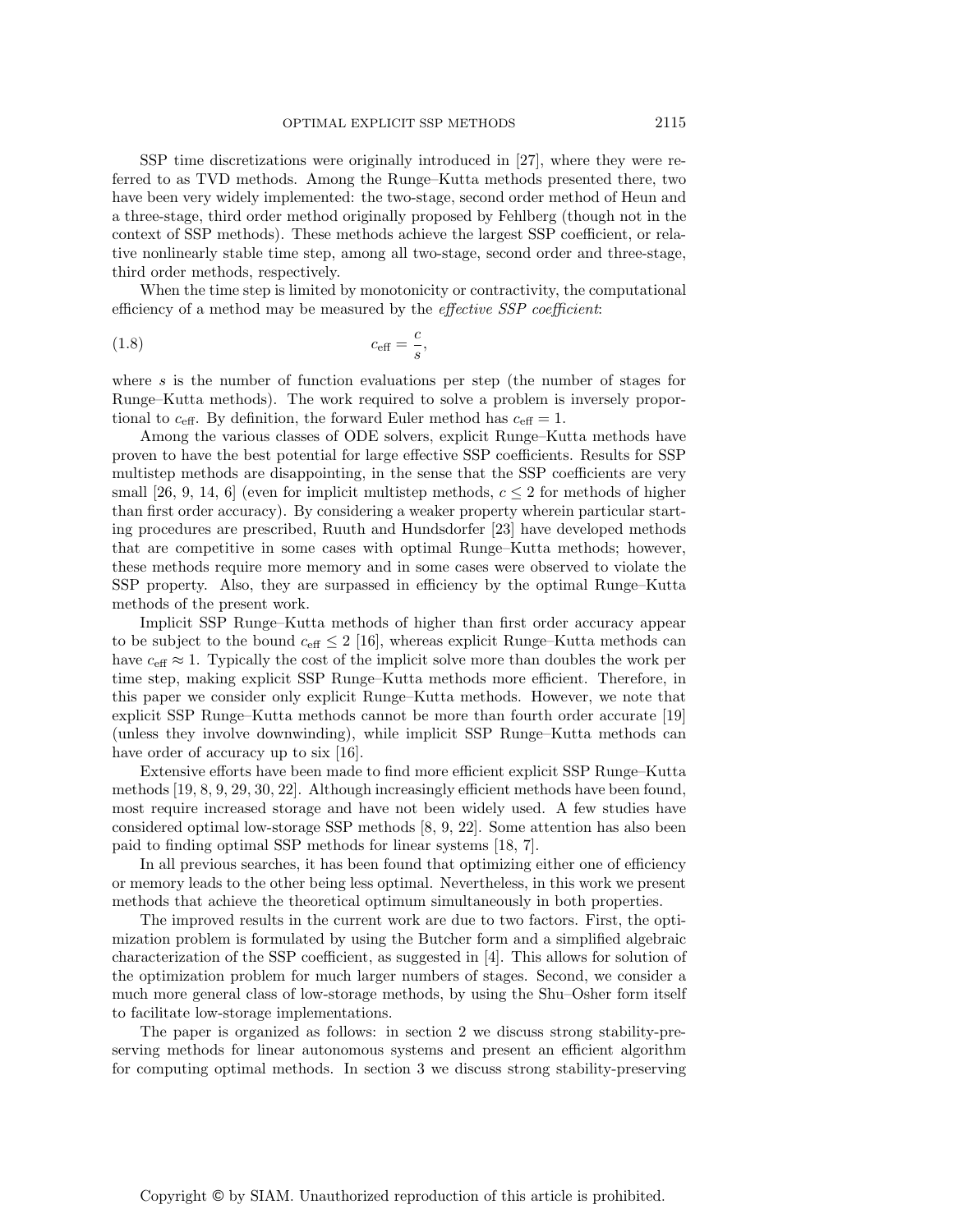### 2116 DAVID I. KETCHESON

methods for nonlinear, nonautonomous systems and present optimal methods. In section 5 we verify the properties of the methods by using simple numerical tests.

### **2. Methods for linear autonomous systems.**

**2.1. Strong stability preservation for linear systems.** An s-stage Runge– Kutta method is usually represented by its Butcher array, consisting of an  $s \times s$  matrix **A** and two  $s \times 1$  vectors *b* and *c*. The Runge–Kutta method defined by these arrays approximates the solution of the system of ODEs (1.4) by the iteration

(2.1) 
$$
\mathbf{y}_{i} = \mathbf{u}^{n} + \Delta t \sum_{j=1}^{s} a_{ij} F(t_{n} + c_{j} \Delta t, \mathbf{y}_{j}), \quad 1 \leq i \leq s,
$$

$$
\mathbf{u}^{n+1} = \mathbf{u}^{n} + \Delta t \sum_{j=1}^{s} b_{j} F(t_{n} + c_{j} \Delta t, \mathbf{y}_{j}).
$$

It is convenient to define the  $(s + 1) \times s$  matrix

(2.2) 
$$
\mathbf{K} = \left(\begin{array}{c} \mathbf{A} \\ \mathbf{b}^{\mathrm{T}} \end{array}\right).
$$

We will always make the standard assumption that  $c_i = \sum_{j=1}^s a_{ij}$ . For explicit methods (which are the subject of this work), we also have  $a_{ij} = 0$  for  $j \geq i$ .

When applied to a linear autonomous system of ODEs

(2.3) *u*<sup>t</sup> = **L***u*,

the Runge–Kutta method (2.1) reduces to the iteration

(2.4) 
$$
\mathbf{u}^{n+1} = \phi(\Delta t \mathbf{L}) \mathbf{u}^n,
$$

where  $\phi$  is a rational function called the *stability function* of the Runge–Kutta method [10].

When solving (2.3), the time-step restriction for strong stability preservation depends on the radius of absolute monotonicity of  $\phi$ .

DEFINITION 2.1 (radius of absolute monotonicity (of a function)). The radius of absolute monotonicity  $R(\psi)$  of a function  $\psi$  is the largest value of r such that  $\psi(x)$ and all of its derivatives exist and are nonnegative for  $x \in (-r, 0]$ .

We now consider linear autonomous systems of ODEs that satisfy the monotonicity property (1.3) under a forward Euler step; this leads to the linear version of the circle condition (1.5):

$$
||\mathbf{u} + \Delta t_{\text{FE}} \mathbf{L} \mathbf{u}|| \le ||\mathbf{u}||.
$$

Note that, if  $|| \cdot ||$  represents a norm, this reduces to  $||I + \Delta t_{\text{FE}} L|| \le 1$ , where  $|| \cdot ||$  is the induced matrix norm.

Let the class  $\mathcal{L}(h)$  denote the set of all pairs  $(\mathbf{L}, ||\cdot||)$ , where the matrix  $\mathbf{L} \in R^{N \times N}$ and convex functional  $\|\cdot\|$  are such that the circle condition (2.5) is satisfied with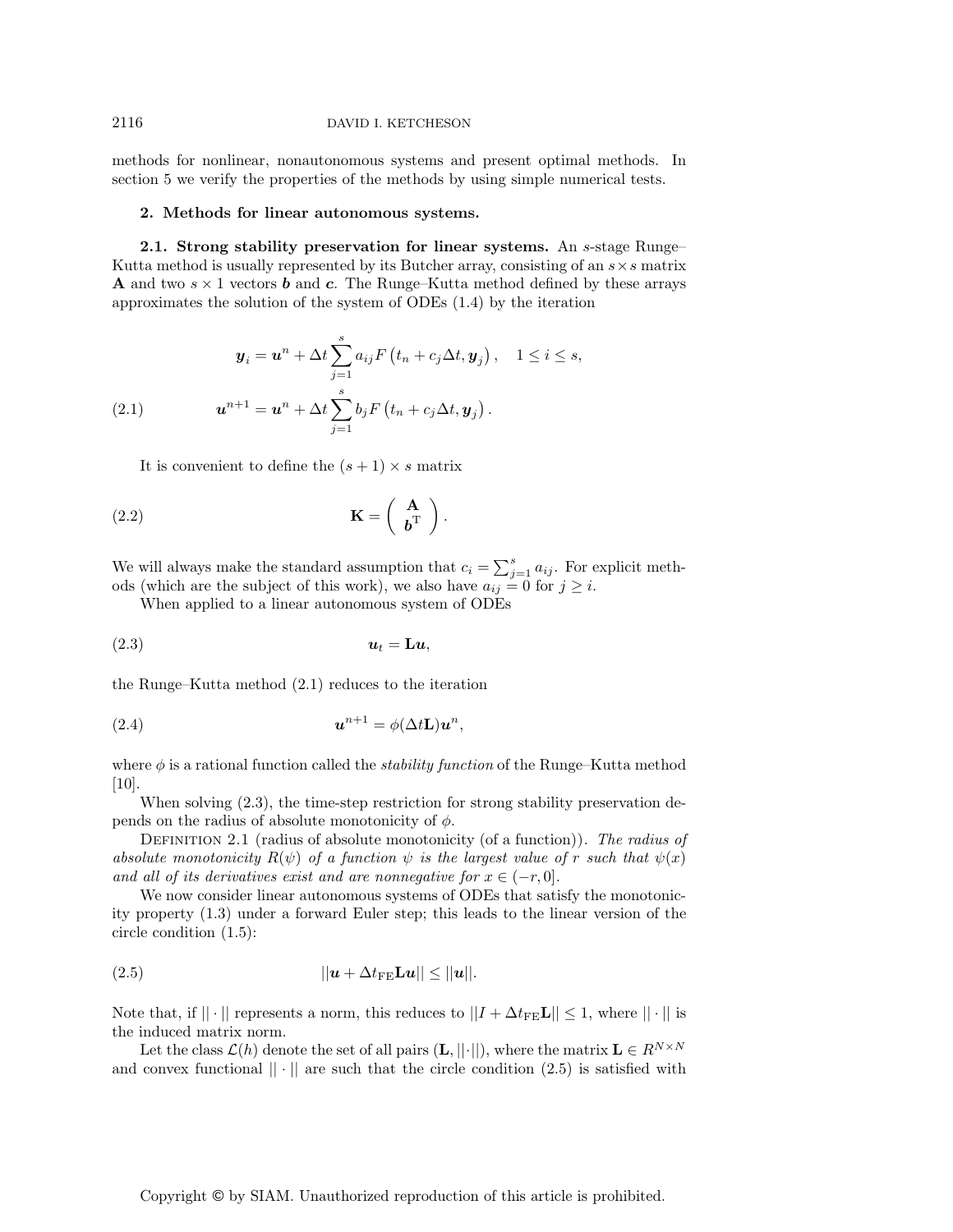$\Delta t_{\text{FE}} = h$ . Let  $(\mathbf{L}, || \cdot ||) \in \mathcal{L}(\Delta t_{\text{FE}})$ , and let  $\phi$  denote the stability function of a consistent Runge–Kutta method. Consider the Taylor expansion of  $\phi(x)$  about  $x = -r$ :

(2.6) 
$$
\phi(x) = \sum_{i=0}^{s} \gamma_i \left( 1 + \frac{x}{r} \right)^i.
$$

Suppose that  $\phi$  is absolutely monotonic at  $-r$  or, in other words, that all of the coefficients are nonnegative:  $\gamma_i \geq 0$ , and let  $\Delta t \leq r \Delta t_{\text{FE}}$ . Then

(2.7) 
$$
||\mathbf{u}^{n+1}|| = ||\phi(\Delta t \mathbf{L})\mathbf{u}^{n}|| = \left\| \sum_{i=0}^{s} \gamma_{i} \left( I + \frac{\Delta t}{r} \mathbf{L} \right)^{i} \mathbf{u}^{n} \right\|
$$

$$
\leq \sum_{i=0}^{s} \gamma_i \left| \left| \left( \boldsymbol{u}^n + \frac{\Delta t}{r} \mathbf{L} \boldsymbol{u}^n \right) \right| \right|
$$

(2.9) 
$$
\leq \sum_{i=0}^{s} \gamma_i ||u^n|| = ||u^n||.
$$

Here we have used the fact that  $\sum_i \gamma_i = 1$  for any consistent method. Hence the numerical solution will be monotonic if  $\Delta t \leq R(\phi) \Delta t_{\text{FE}}$ . This is a sufficient condition; to state precisely the sense in which it is necessary, we need the following definition.

DEFINITION 2.2 (strong stability preservation for linear systems). Given a Runge–Kutta method, the linear SSP coefficient of the method is the largest constant  $c^{\text{lin}} \geq 0$  such that the numerical solution obtained with the Runge–Kutta method satisfies the monotonicity property  $||u^{n+1}|| \le ||u^n||$  for all  $(L, ||\cdot||) \in \mathcal{L}(\Delta t_{\text{FE}})$  whenever

$$
\Delta t \leq c^{\text{lin}} \Delta t_{\text{FE}}.
$$

If  $c^{\text{lin}} > 0$ , the method is said to be strong stability-preserving for linear systems.

The following result is due to Spijker [28].

THEOREM 1. Let a Runge–Kutta method be given with stability function  $\phi$ . Let  $c^{\text{lin}}$  denote the linear SSP coefficient of the method (see Definition 2.2). Let  $R(\phi)$ denote the radius of absolute monotonicity of  $\phi$  (Definition 2.1). Then

$$
(2.11) \t\t\t clin = R(\phi).
$$

In other words, the method preserves strong stability for problems in  $\mathcal{L}(\Delta t_{\text{FE}})$  under the (maximal) time-step restriction

$$
\Delta t \le R(\phi) \Delta t_{\text{FE}}.
$$

Remark 1. This time-step restriction is sharp only in the sense of considering all of  $\mathcal{L}(\Delta t_{\text{FE}})$ . By considering a specific matrix **L**, convex functional  $|| \cdot ||$ , and initial condition  $u(0)$ , it may be possible to derive a larger time-step restriction that still preserves monotonicity. For instance, when  $||\cdot||$  is a norm, the monotonicity condition reduces to  $||\phi(\Delta t \mathbf{L})|| \leq 1$ . Thus one can directly find the maximal time step such that this condition holds, which may be larger than that given by (2.12).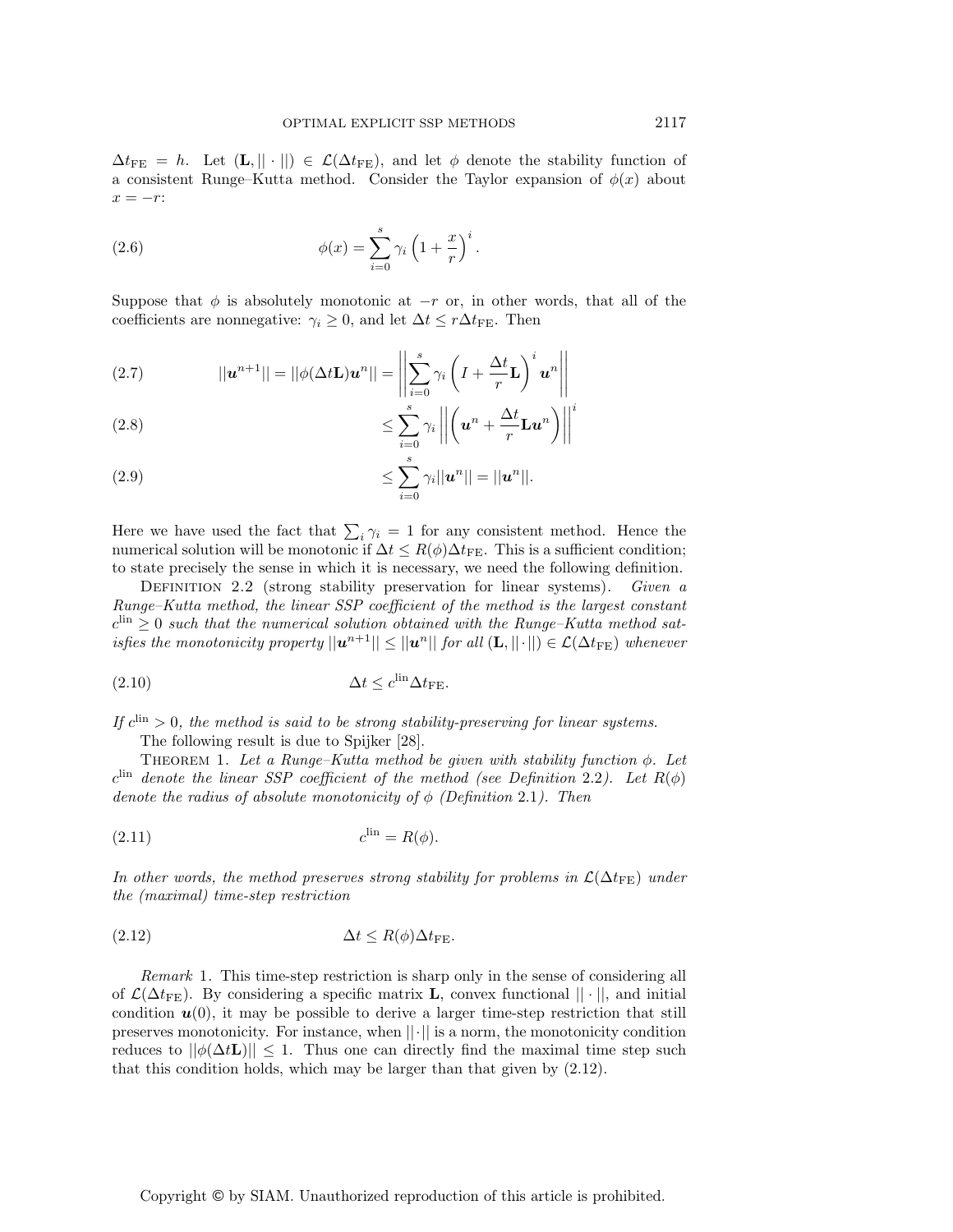Remark 2. Under the assumption that  $\gamma_i \geq 0$ , the Taylor expansion (2.6) may be thought of as rewriting the Runge–Kutta method as a convex combination of (iterated) forward Euler steps of length at most  $\Delta t_{\text{FE}}$ . This reasoning was used directly in [9, 7] to find optimal SSP methods for linear systems.

Remark 3. It is interesting to note that in [28] the necessity of the time-step restriction (2.12) was demonstrated by considering the maximum norm and the matrix **L** corresponding to a first order upwind differencing approximation of the advection equation. We will return to this point in section 5.1.

**2.2. Optimal methods for linear systems.** By virtue of Theorem 1, for solution of linear autonomous ODEs, the search for optimal SSP methods reduces to maximization of  $R(\phi)$ , the radius of absolute monotonicity of the stability function. For explicit Runge–Kutta methods with s stages and order  $p, \phi(x)$  is a polynomial of degree s that approximates the exponential function to order p near  $x = 0$ . Kraaijevanger [18] found optimal methods for many values of s and p, including  $1 \le p \le s \le 10$ , and  $p \in \{1, 2, 3, 4, s-1, s-2, s-3, s-4\}$  for any s. He also provided an algorithm for the computation of the optimal coefficient and method for arbitrary s and p. Unfortunately, the computational cost of his algorithm grows exponentially in s and p. A different but related approach was used by Gottlieb and others in [9, 7] to find results for the cases  $s \in \{1, 2, p-1, p\}$  and arbitrary values of p (these results were also found by Kraaijevanger).

By implementing Kraaijevanger's algorithm in Maple, we found that on a 2.5 Ghz G5 processor, for  $s = 16, p = 8$ , the solution requires days, and for  $s \ge 20$ ,  $p \approx s/2$ , the solution would require years of computation. A more efficient method of solution for arbitrary s and p is described below.

Let  $\mathbf{R}_{s,p}(\phi)$  denote the maximum of  $r(\phi)$  over all methods with s stages and order of accuracy p, and let  $\Phi_{s,p}$  denote the corresponding optimal polynomial. By writing the stability function in terms of its Taylor series about  $x = 0$ :

(2.13) 
$$
\phi(x) = \sum_{i=0}^{s} \bar{\gamma}_i x^i,
$$

the problem of finding  $\mathbf{R}_{s,p}(\phi)$  can be written

maximize  $r$  subject to

(2.14a) 
$$
\bar{\gamma}_i = \frac{1}{i!} \qquad (0 \le i \le p),
$$

$$
s-k \qquad i \qquad \qquad (0 \le i \le p),
$$

(2.14b) 
$$
\phi^{(k)}(x) = \sum_{i=k}^{s-k} \left( \prod_{j=i-k+1}^{i} j \right) \bar{\gamma}_i x^{i-k} \ge 0 \qquad (-r \le x \le 0).
$$

The last inequality is required for  $0 \leq k \leq s$ . This appears to be a difficult problem, because the domain of the inequality constraints depends on the objective function.

Representing  $\phi$  via its Taylor expansion about  $x = -r$ , as in (2.6) above, leads to the alternate formulation [18]

maximize  $r$  subject to

(2.15a)  
\n
$$
\sum_{j=0}^{s} \left( \prod_{k=0}^{i-1} (j-k) \right) \gamma_j = r^i \qquad (0 \le i \le p),
$$
\n
$$
\gamma_j \ge 0 \qquad (0 \le j \le s),
$$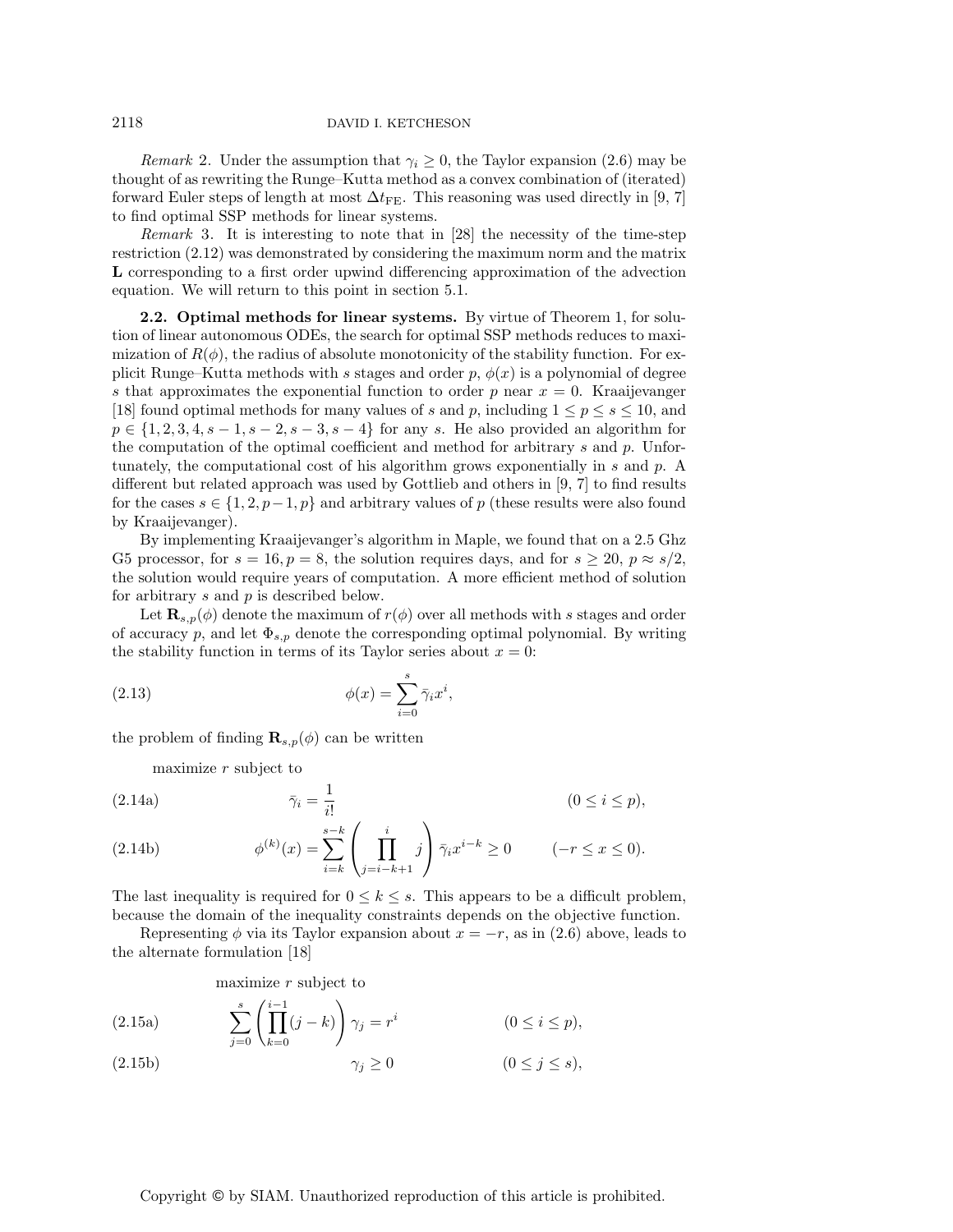with the convention  $\prod_{k=0}^{-1} = 1$ . The advantage of this formulation is that the inequality constraints do not explicitly involve r, yet they imply that  $\phi$  is absolutely monotonic on  $(-r, 0]$ . By defining

(2.16a) 
$$
\mathbf{B}_{ij} = \sum_{j=0}^{s} \left( \prod_{k=0}^{i-1} (j-k) \right),
$$

$$
(2.16b) \t\t d(r)_i = r^i,
$$

we can write  $(2.15)$  as

maximize r subject to

(2.17a)  
\n
$$
\mathbf{B}\gamma = \mathbf{d}(r),
$$
\n
$$
\gamma \ge 0.
$$

For a fixed value of  $r$ ,  $(2.17)$  is just a linear programming feasibility problem. We wish to find the largest value of  $r$  such that the problem defined by these constraints is feasible. This can be done by using bisection. We have implemented this approach by using Matlab and the semidefinite programming solver SeDuMi. Unfortunately, even after rescaling to improve conditioning, SeDuMi typically finds solutions to only about five digits of accuracy. We have used the following approach to obtain approximately ten digits of accuracy and also to obtain the optimal polynomials.

It is shown in [19] that, for the optimal polynomial, at most  $p$  of the components of  $\gamma$  are nonzero. We have found that the zero and nonzero elements of  $\gamma$  are well separated in magnitude in the numerical solution given by SeDuMi. By letting R denote the optimal value, we have

$$
(2.18) \quad \hat{\mathbf{B}}\hat{\mathbf{\gamma}} = \mathbf{d}(R),
$$

where  $\hat{\gamma}$  includes only the nonzero components of  $\gamma$  and **B** includes only the corresponding columns of **B**. We can find R by forming the matrix  $[\mathbf{B} \mathbf{d}(r)]$  and varying r to minimize its smallest singular value (i.e., enforcing the condition that  $d(r)$  be in the range of  $\hat{\mathbf{B}}$ ). Finally, to find the optimal polynomial itself, we compute

$$
\hat{\mathbf{\gamma}} = \hat{\mathbf{B}}^{-1} \mathbf{d}(R).
$$

Then  $\Phi_{s,p}$  is given by (2.6).

For large values of s, numerical underflow occurs in the representation of **B** because of the large difference in magnitude of its components. This is the limitation on the values  $s$  and  $p$  that this method is able to solve. Even so, it is capable of quickly solving cases with very large s and modest  $p$  (e.g.,  $s = 10000, p = 3$ ).

Table 2.1 lists values of  $\mathbf{R}_{s,p}(\phi)$  for  $s \leq 16, p \leq 30$ . For a discussion of many interesting properties of this table, see [19]. Because we are primarily interested in  $\mathbf{R}_{s,p}(\phi)$  as an upper bound on the SSP coefficient for nonlinear methods (see the next section), and to save space, we do not give the optimal polynomials here. They may easily be computed with the algorithm just described. A simple MATLAB implementation of this algorithm is available from the author's website.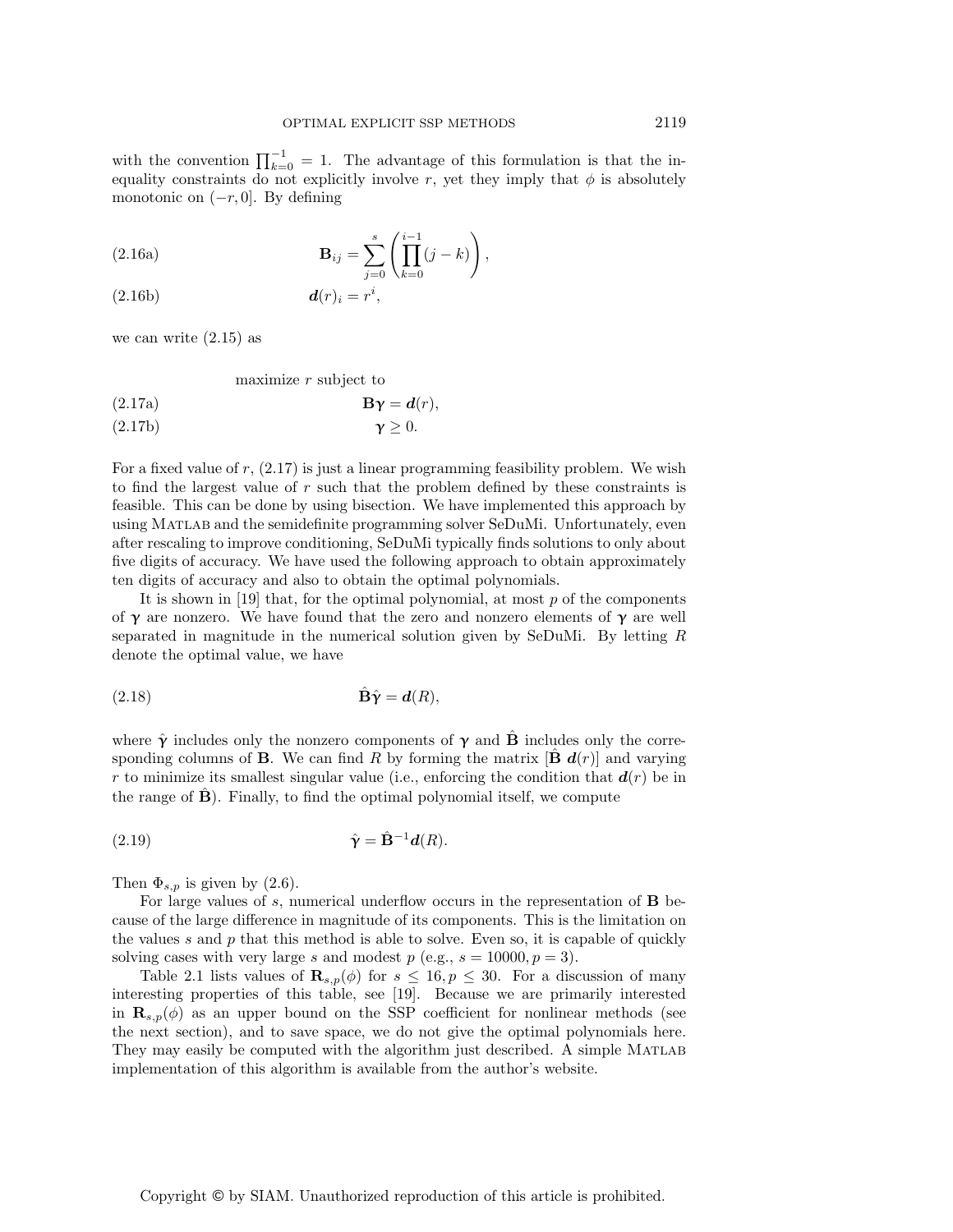| $\overline{16}$ |  |  |  |  |  |  |  |  |  |  |  |  |  |  |                                                                                                                                                                                                                                 |
|-----------------|--|--|--|--|--|--|--|--|--|--|--|--|--|--|---------------------------------------------------------------------------------------------------------------------------------------------------------------------------------------------------------------------------------|
|                 |  |  |  |  |  |  |  |  |  |  |  |  |  |  |                                                                                                                                                                                                                                 |
| $\frac{5}{10}$  |  |  |  |  |  |  |  |  |  |  |  |  |  |  |                                                                                                                                                                                                                                 |
| $\overline{14}$ |  |  |  |  |  |  |  |  |  |  |  |  |  |  |                                                                                                                                                                                                                                 |
| $\mathbb{C}$    |  |  |  |  |  |  |  |  |  |  |  |  |  |  |                                                                                                                                                                                                                                 |
| $\overline{c}$  |  |  |  |  |  |  |  |  |  |  |  |  |  |  |                                                                                                                                                                                                                                 |
| Ξ               |  |  |  |  |  |  |  |  |  |  |  |  |  |  |                                                                                                                                                                                                                                 |
| $\overline{10}$ |  |  |  |  |  |  |  |  |  |  |  |  |  |  |                                                                                                                                                                                                                                 |
| $\circ$         |  |  |  |  |  |  |  |  |  |  |  |  |  |  | contration de des des des de la des de des de des de des de des de la desde de la des de la des de de la de de<br>Contration de la desde de la desde de la desde de la desde de la desde de la de la de la de la de la de la de |
| $\infty$        |  |  |  |  |  |  |  |  |  |  |  |  |  |  |                                                                                                                                                                                                                                 |
| $\overline{ }$  |  |  |  |  |  |  |  |  |  |  |  |  |  |  |                                                                                                                                                                                                                                 |
| $\circ$         |  |  |  |  |  |  |  |  |  |  |  |  |  |  |                                                                                                                                                                                                                                 |
| S               |  |  |  |  |  |  |  |  |  |  |  |  |  |  |                                                                                                                                                                                                                                 |
| ₹               |  |  |  |  |  |  |  |  |  |  |  |  |  |  |                                                                                                                                                                                                                                 |
| ਼               |  |  |  |  |  |  |  |  |  |  |  |  |  |  |                                                                                                                                                                                                                                 |
| $\sim$          |  |  |  |  |  |  |  |  |  |  |  |  |  |  |                                                                                                                                                                                                                                 |
|                 |  |  |  |  |  |  |  |  |  |  |  |  |  |  | 30.00                                                                                                                                                                                                                           |
| 2               |  |  |  |  |  |  |  |  |  |  |  |  |  |  |                                                                                                                                                                                                                                 |

TABLE 2.1<br>Boldface entries represent new results obtained in the present work. Optimal SSP coefficients for linear problems: **R**s,p(φ). Boldface entries represent new results obtained in the present work. Table 2.1  $(d)$ .  $Optimal$  SSP coefficients for linear problems:  $\mathbf{R}_s$ 

Copyright © by SIAM. Unauthorized reproduction of this article is prohibited.

# 2120 DAVID I. KETCHESON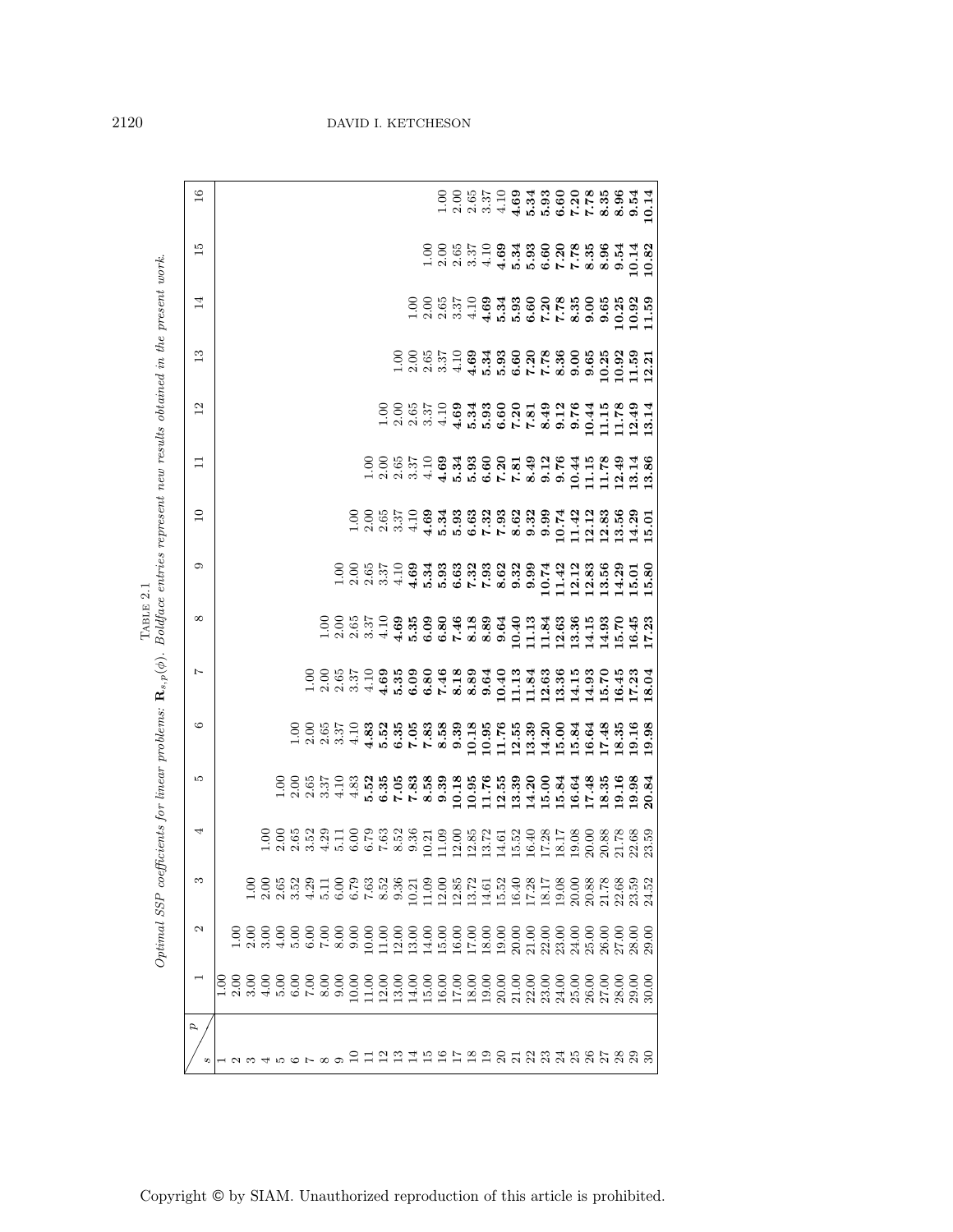### **3. Methods for nonlinear systems.**

**3.1. Strong stability preservation for nonlinear systems.** We now consider general (nonlinear, nonautonomous) systems of ODEs. Analogous to  $\mathcal{L}(h)$ , we define the class  $\mathcal{F}(h)$  as the set of all pairs  $(F, || \cdot ||)$ , where the function F and convex functional  $||\cdot||$  are such that the circle condition (1.5) is satisfied with  $\Delta t_{\text{FE}} = h$ . The following definition is the nonlinear analogue of Definition 2.2.

DEFINITION 3.1 (strong stability preservation). The SSP coefficient of a Runge– Kutta method (2.1) is the largest constant  $c \geq 0$  such that the numerical solution obtained with the Runge–Kutta method satisfies the monotonicity properties

$$
||\mathbf{y}_i|| \le ||\mathbf{u}^n|| \qquad (1 \le i \le s),
$$

$$
(3.1b) \t ||un+1|| \le ||un||
$$

for all  $(F, || \cdot ||) \in \mathcal{F}(\Delta t_{\text{FE}})$  whenever

$$
\Delta t \leq c \Delta t_{\text{FE}}.
$$

If  $c > 0$ , the method is said to be strong stability-preserving.

In the case of linear systems, we saw that monotonicity is preserved if the method can be rewritten as a convex combination of forward Euler steps. For the case of nonlinear systems, it is necessary to rewrite each stage as such a combination. To this end, an alternative representation for explicit Runge–Kutta methods was introduced by Shu and Osher<sup>1</sup> [27]:

$$
(3.3a) \t\t y_0 = u^n,
$$

$$
\begin{array}{ccc}\n(i-1) & & & i-1 \\
(i-2) & & & \n\end{array}
$$

$$
(3.3b) \t\t \t\t \t\t \t\t \t\t \t\t \t\t \t\t y_i = \sum_{j=0} (\alpha_{i,j} \t\t \t\t\t \t\t y_k + \Delta t \beta_{i,j} F(t_n + c_{k-1} \Delta t, \t\t\t \t\t\t \t\t\t y_k)), \t\t \alpha_{i,j} \geq 0, \t\t i = 1, \ldots, s,
$$

$$
(3.3c) \quad \mathbf{u}^{n+1} = \mathbf{y}_s.
$$

Care should be taken to avoid confusing the SSP coefficient  $c$  with the abscissas of the method  $c_k$ ; the latter will always have a subscripted index. Consistency requires that  $\sum_{j=0}^{i-1} \alpha_{i,j} = 1$ . Thus, if  $\alpha_{i,j} \ge 0$  and  $\beta_{i,j} \ge 0$ , all of the intermediate stages  $y_i$  in (3.3) are simply convex combinations of forward Euler steps, with  $\Delta t$  replaced by  $\frac{\beta_{i,j}}{\alpha_{i,j}}\Delta t$ . Therefore, the solution obtained with this method will satisfy the monotonicity property (1.3) for all  $(F, || \cdot ||) \in \mathcal{F}(\Delta t_{FE})$  under the time-step restriction  $\frac{\beta_{i,j}}{\alpha_{i,j}} \Delta t \leq \Delta t_{FE}$ or, equivalently,

(3.4) 
$$
\Delta t \leq \min_{i,j} \frac{\alpha_{i,j}}{\beta_{i,j}} \Delta t_{\text{FE}} = \hat{c}(\boldsymbol{\alpha}, \boldsymbol{\beta}),
$$

where the minimum is taken over all  $i, j$  such that  $\beta_{i,j} \neq 0$ .

The strategy of rewriting a method as a convex combination of forward Euler steps is analogous to our approach in the case of linear systems (cf. Remark 2). In that case

<sup>&</sup>lt;sup>1</sup>Note that stage  $y_i$  here corresponds to stage  $y_{i+1}$  in the Butcher representation, which accounts for the shifted subscript of the abscissa.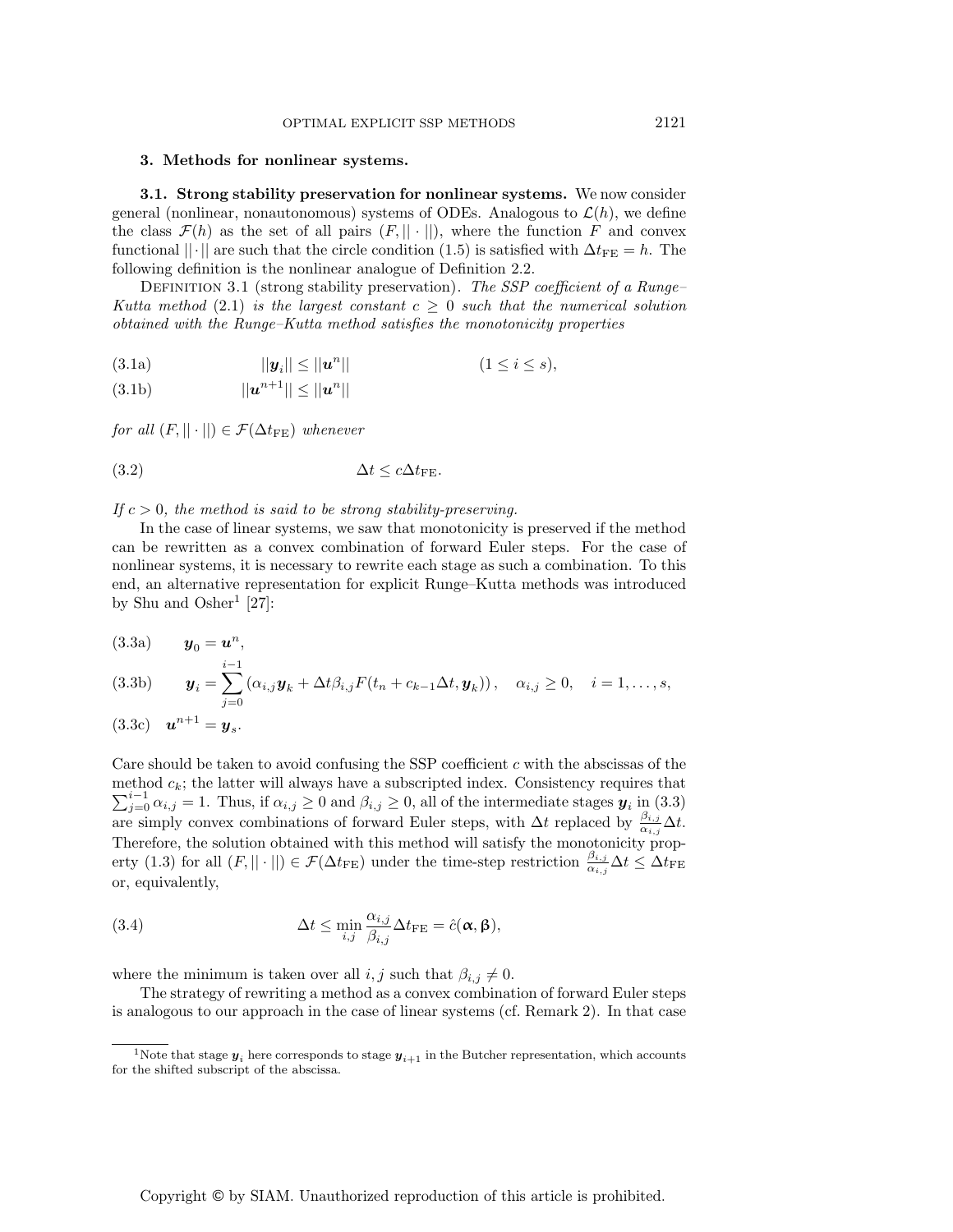### 2122 DAVID I. KETCHESON

we arrived at the same criteria by considering absolute monotonicity of the stability function. In [19], by considering absolute monotonicity of the matrix-valued K-function, and algebraic criterion for contractivity preservation was derived. This criterion involves the radius of absolute monotonicity of the Runge–Kutta method  $R(K)$ , also introduced originally by Kraaijevanger [19]. A more convenient, equivalent definition of  $R(K)$  was given in [3, 11], and we repeat it here.

DEFINITION 3.2 (radius of absolute monotonicity (of a Runge–Kutta method)). The radius of absolute monotonicity  $R(K)$  of the Runge–Kutta method defined by Butcher array **K** is the largest value of r such that  $(I + rA)^{-1}$  exists and

(3.5) 
$$
\mathbf{K}(I+r\mathbf{A})^{-1} \geq 0,
$$

$$
r\mathbf{K}(I+r\mathbf{A})^{-1}\mathbf{e}_s \leq \mathbf{e}_{s+1}.
$$

Here the inequalities are componentwise, and  $e_s$  denotes the  $s \times 1$  vector of ones.

The following result follows from Propositions 2.1, 2.2, and 2.7 of [13].

Theorem 2. Consider an explicit Runge–Kutta method with Butcher array **K** and a Shu–Osher representation  $\alpha$ ,  $\beta$ . Let  $\hat{c}(\alpha, \beta)$  be defined by (3.4), let  $R(K) < \infty$ denote the radius of absolute monotonicity defined by (3.5), and let c denote the SSP coefficient of Definition 3.1. Then  $\hat{c}(\alpha, \beta) \leq R(\mathbf{K}) = c$ . Furthermore, there exists a Shu–Osher representation  $\alpha$ ,  $\beta$  such that  $\hat{c}(\alpha, \beta) = R(K)$ . In other words, the method produces a monotonic solution for all  $(F, ||\cdot||) \in \mathcal{F}(\Delta t_{\text{FE}})$  under the (maximal) timestep restriction

$$
(3.6) \t\t \Delta t \le R(\mathbf{K})\Delta t_{\text{FE}}.
$$

Remark 4. As in the linear case, this time-step restriction is sharp when the entire class  $\mathcal{F}(\Delta t_{\text{FE}})$  is considered. However, by considering specific F,  $|| \cdot ||$ , and  $\mathbf{u}(0)$ , it may be possible to derive a larger time-step restriction that preserves monotonicity. For instance, when F is a nonautonomous linear function and  $||\cdot||$  is a norm, one may consider the induced matrix norm of the matrix-valued  $K$ -function of the method (see section 5.2 below).

**3.2. A new class of low-storage Runge–Kutta methods.** Efforts to find SSP methods have focused on finding the method with the maximal SSP coefficient for a prescribed order, number of stages, and (sometimes) number of memory registers. However, the number of stages is important only as it affects the computational efficiency and memory requirements of the method. We therefore focus on methods that are optimal over all stages in terms of efficiency and memory. We will see that in some cases the optimal method is obtained as the limit of a family of methods, parameterized by stage number.

A naive implementation of an s-stage Runge–Kutta method requires  $s+1$  memory registers. However, if certain algebraic relations between the coefficients are satisfied, the method may be implemented with fewer registers. Two such types of relations have been exploited in the literature [33, 15]. The resulting two types of low-storage methods make different important assumptions on the manner in which  $F$  is evaluated.

Consider two storage registers  $q1$  and  $q2$ , each of size N, where N denotes the number of ODEs to be integrated. The low-storage methods of Williamson [33] assume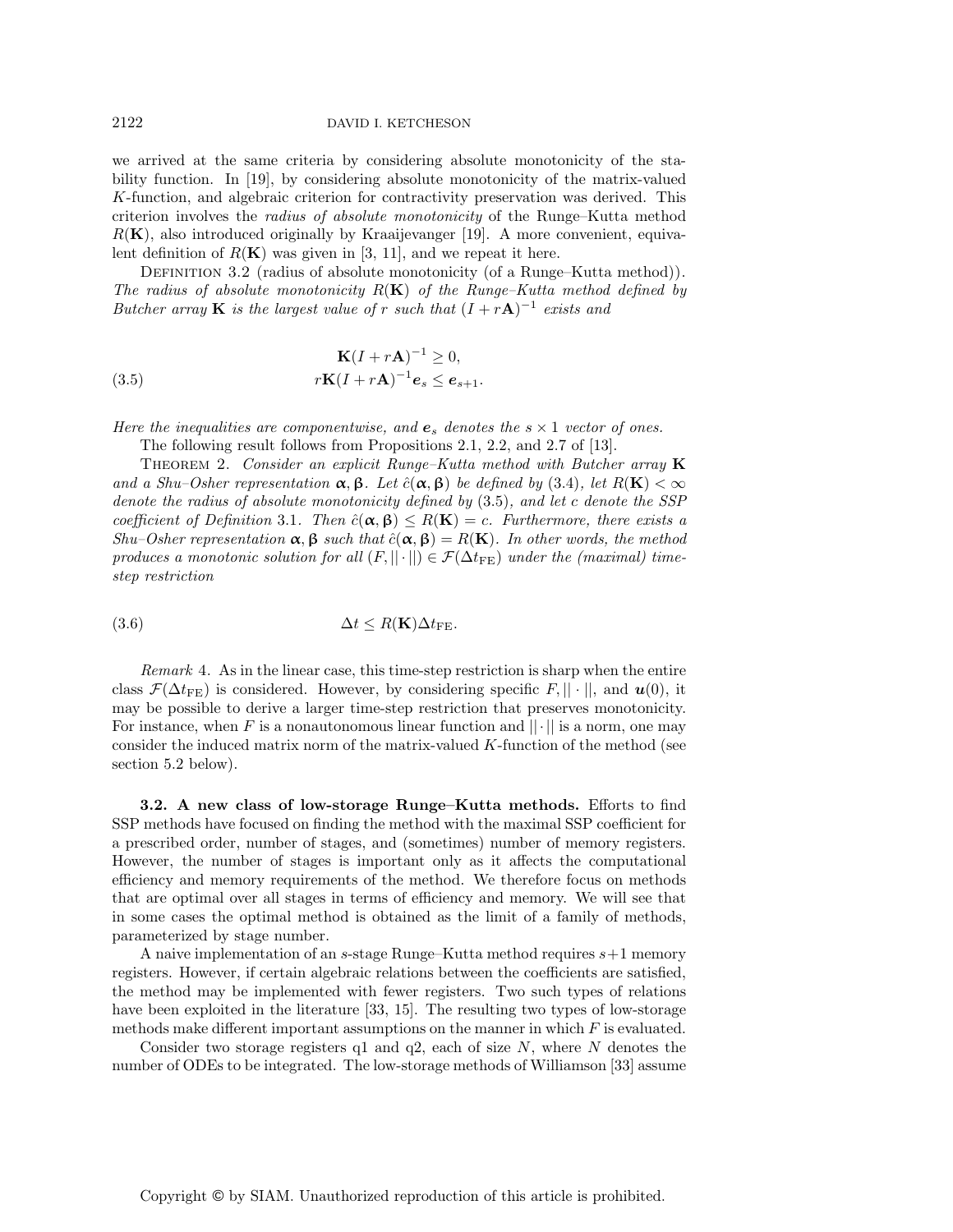that it is possible to make assignments of the form

$$
q1 := q1 + F(q2)
$$
,

without allocating (much) additional storage for the evaluation of  $F(q2)$ . As noted in [15], this requires that the evaluation be done in "piecemeal fashion." This is natural, for instance, if  $F$  corresponds to a spatial discretization of a PDE where the spatial stencil is localized, which is usually the case for semidiscretizations of hyperbolic PDEs.

The low-storage methods of van der Houwen type [15] make instead the assumption that it is possible to make assignments of the form

$$
q1 := F(q1),
$$

again without significant additional storage. This is apparently reasonable for compressible Navier–Stokes calculations and also when  $F$  corresponds to a spatial discretization of a PDE where the spatial stencil is localized.

In the present work we give a new class of low-storage methods; the low-storage methods presented here require the assumption that it is possible to make assignments of the form

$$
q1 := q1 + F(q1)
$$

without employing a third storage register. This assumption implies the assumptions necessary for implementation of Williamson and van der Houwen methods; hence, the class of semidiscretizations to which it is applicable is smaller. However, it is still reasonable for spatial discretizations with local stencils. While it requires careful programming, especially for problems in two or three dimensions, when memory considerations are important this may be worth the effort.

In the following, a method requiring m storage registers of length  $N$  is referred to as an  $m<sub>N</sub>$  method. Sometimes it is necessary to retain the value of the solution at the previous time step, usually in order to restart the step if some accuracy or stability requirement is violated. While most low-storage methods will require an additional register in this case, some will not. Such methods are denoted by  $mN^*$ .

**3.3. Optimal methods for nonlinear systems.** Extensive efforts have been made to find optimal explicit SSP Runge–Kutta methods by both analysis and numerical search [19, 8, 9, 29, 30, 25]. Except for [19], all of these efforts formulated the optimization problem by using the Shu–Osher form. While this allows the inequality constraints to be written as linear constraints, it leads to a large number of decision variables. It has been pointed out in [5] that, by using the conditions for absolute monotonicity, the problem can be formulated in terms of the Butcher array only, reducing the number of variables by half. We have applied both analytical and numerical methods to this latter formulation.

The optimization problem is formulated as

maximize r subject to

$$
\mathbf{K}_{ij} = 0 \qquad (j \ge i),
$$

$$
\tau_k(\mathbf{K}) = 0 \qquad (k \le p),
$$

$$
\mathbf{K}(I+r\mathbf{A})^{-1} \ge 0,
$$

(3.7d)  $rK(I + rA)^{-1}e_s \le e_{s+1},$ 

where  $\tau_k$  represents the set of order conditions for order k (for an enumeration of these conditions, see, e.g., Appendix B of [15]).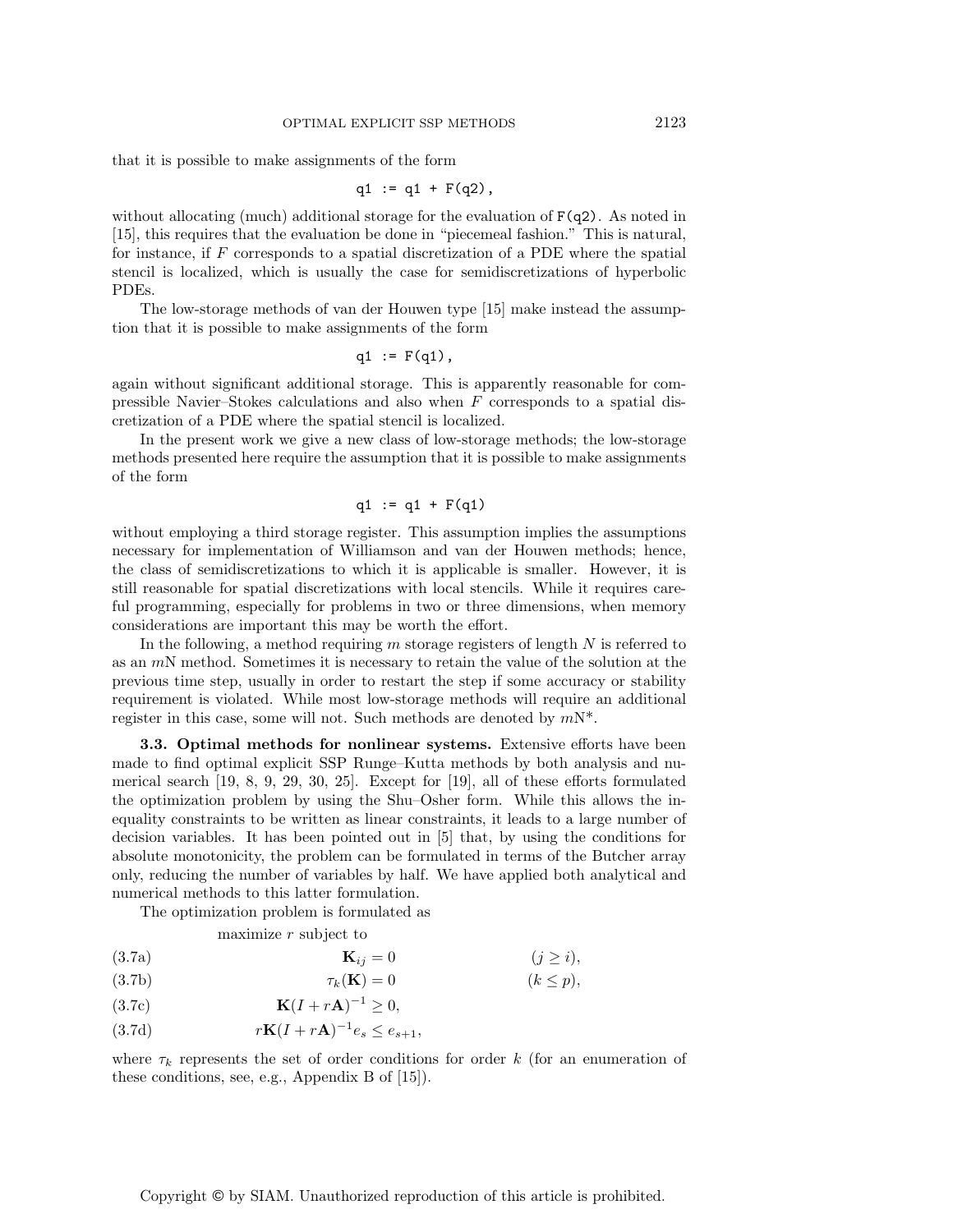Note that  $c \leq c^{\text{lin}}$  by definition, so the values of  $\mathbf{R}_{s,p}(\phi)$  in Table 2.1 are upper bounds on the value of  $c$  for methods with a given order  $p$  and number of stages  $s$ . We will see that, in many cases, this bound can be achieved. Surprisingly, it is even possible to find methods that achieve this bound and that can be implemented in low-storage form.

Since  $c^{\text{lin}} \leq s$ , it follows that  $c_{\text{eff}} \leq 1$  (in fact,  $c_{\text{eff}} < 1$  for methods of greater than first order). Also, any method that uses only a single memory register must consist simply of repeated forward Euler steps and therefore cannot be more than first order accurate. Thus an ideal higher-order method would have  $m = 2$  and  $c_{\text{eff}}$  as close as possible to 1.

The first order accurate forward Euler method has  $c_{\text{eff}} = 1$  and can be implemented in 1N\* fashion; hence consideration of first order SSP methods with more stages is superfluous. Since explicit SSP Runge–Kutta methods have order at most four [24], it remains to consider methods of order two through four.

#### **3.3.1. Second order methods.**

 $2N^*$  methods. Optimal second order methods with  $c_{\text{eff}}$  arbitrarily close to 1 were found in [19] and later independently in [29]. The s-stage method in this family has SSP coefficient  $s - 1$ ; hence,  $c_{\text{eff}} = \frac{s-1}{s}$ . The nonzero entries of the low-storage form for the s-stage method are

(3.8a) 
$$
\beta_{i,i-1} = \begin{cases} \frac{1}{s-1} & 1 \leq i \leq s-1, \\ \frac{1}{s} & i = s, \end{cases}
$$

(3.8b) 
$$
\alpha_{i,i-1} = \begin{cases} 1 & 1 \le i \le s-1, \\ \frac{s-1}{s} & i = s, \end{cases}
$$

$$
\alpha_{s,0} = \frac{1}{s}.
$$

The abscissas are

(3.9) 
$$
c_i = \frac{i-1}{s-1} \quad (1 \le i \le s).
$$

Note that these methods do not require a third register even if the previous time step must be retained. As far as we know, no low-storage implementations of this type have been proposed before, for any Runge–Kutta method. Because the storage costs do not increase with s while the effective SSP coefficient does, there seems to be little drawback to using these methods with large values of s. However, we are not aware of any implementation of these methods for  $s > 4$ . This may be because the low-storage property of these methods has not been pointed out previously, probably because they cannot be written in Williamson or van der Houwen form, for  $s > 2$ . In fact, in the same paper that announced the family (3.8), other "optimal" low-storage methods of order two (with smaller SSP coefficients) were also given [29].

Since second order discretizations are often considered to be the most efficient for compressible flow problems involving shocks (the same problems that originally motivated development of SSP methods), these methods should prove to be very useful. Note that the large s members of this family are approximately twice as efficient as the two-stage method, which is the most commonly used.

Here and below, low-storage implementations are given in Matlab code; if implemented exactly in this form in Matlab, an additional memory register will be used for temporary storage during evaluation of F. These descriptions are intended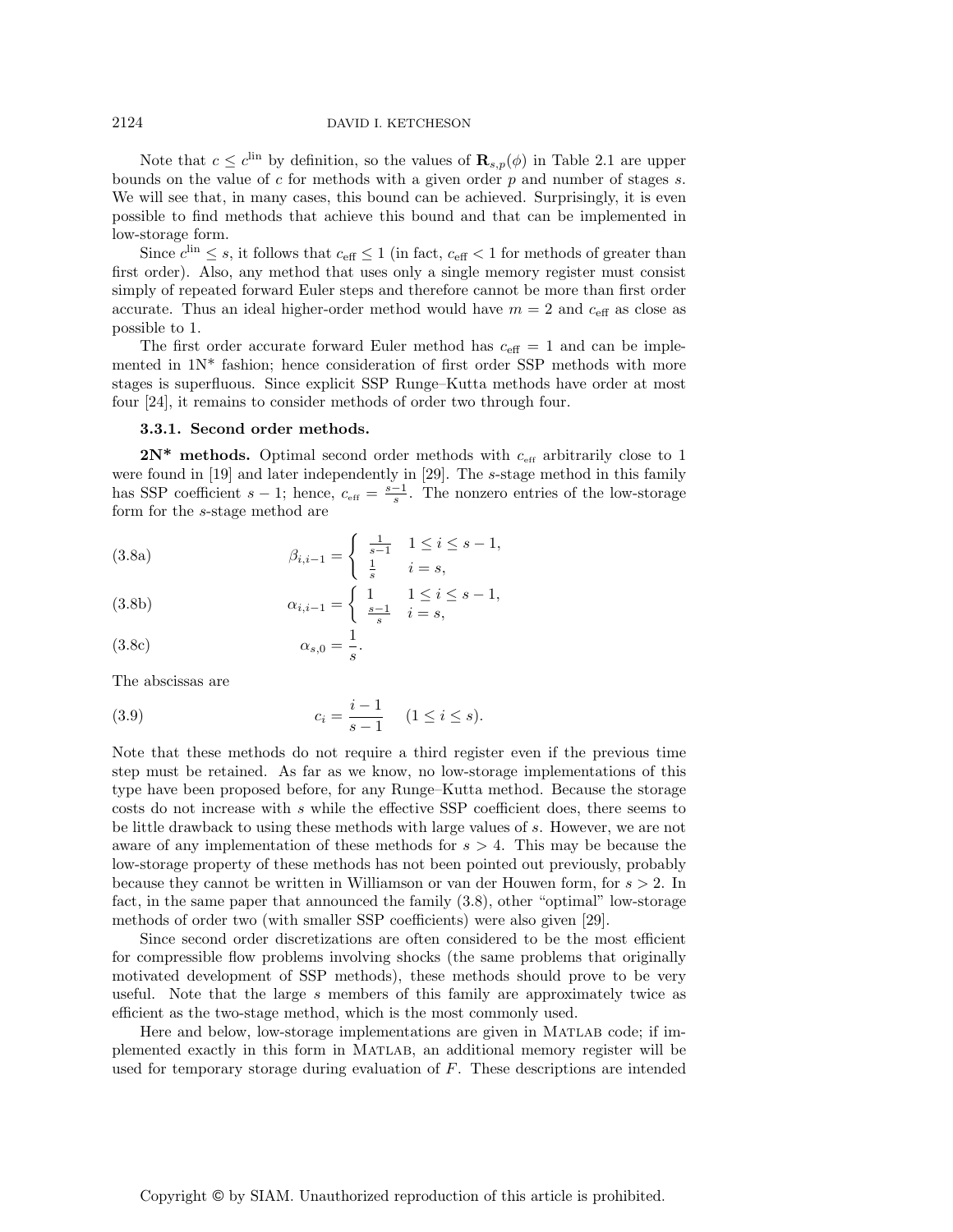```
q1 = u; q2=u;for i=1:s-1
 q1 = q1 + dt * F(q1) / (s-1);end
q1 = ( (s-1)*q1 + q2 + dt*F(q1) )/s;u=q1;
```
PSEUDOCODE 1: Low-storage implementation of the optimal second order methods.

to serve as pseudocode for a truly efficient implementation. The storage registers in the pseudocode are denoted by  $q_1$  and  $q_2$ . A low-storage implementation of (3.8) is given in Pseudocode 1.

# **3.3.2. Third order methods.**

**2N\* methods.** The three- and four-stage third order SSP Runge–Kutta methods, originally reported in [27] and [19], respectively, can be implemented with just two memory registers, even if the previous time step must be retained. This is possible because, like the second order methods above, the only nonzero coefficients in the Shu–Osher arrays of these methods are in the first column of  $\alpha$  and the first subdiagonal of  $\alpha$  and  $\beta$ . Since the four-stage method is 50% more efficient and requires the same amount of memory, it seems always preferable to the three-stage method. By allowing more than four stages, we found methods of this type with larger SSP coefficient; however, the number of stages required resulted in every case in an effective SSP coefficient smaller than that of the four-stage method  $(c_{\text{eff}} = 1/2)$ .

**2N methods.** We now consider methods that can be implemented with only two registers if the solution at the previous time step can be discarded. Of course, the previous time step can be retained at the cost of using one more register.

Low-storage third order methods were found in [22]; the best 2N method has  $c_{\text{eff}} = 0.297$ ; the best 3N method has  $c_{\text{eff}} = 0.513$ .

We have found third order 2N methods with  $c = \mathbf{R}_{s,3}(\phi)$  and up to  $m = 10$  stages. The most efficient of these has  $c_{\text{eff}} = 0.68$ . However, these methods are superseded already by the following family of methods, which achieve  $c_{\text{eff}} \approx 1$ .

THEOREM 3. Let  $n > 2$  be an integer, and let  $s = n^2$ . Then there exists a third order s-stage method with SSP coefficient  $c = \mathbf{R}_{s,3}(\phi) = n^2 - n$ . The nonzero coefficients of the method are

(3.10a) 
$$
\alpha_{i,i-1} = \begin{cases} \frac{n-1}{2n-1} & i = \frac{n(n+1)}{2}, \\ 1 & otherwise, \end{cases}
$$

α <sup>n</sup>(n+1) <sup>2</sup> , (n−1)(n−2) 2 <sup>=</sup> <sup>n</sup> <sup>2</sup><sup>n</sup> <sup>−</sup> <sup>1</sup> (3.10b) ,

(3.10c) 
$$
\beta_{i,i-1} = \frac{\alpha_{i,i-1}}{n^2 - n}.
$$

The abscissas of the method are

(3.11a) 
$$
c_i = \frac{i-1}{n^2 - n} \qquad \text{for } 1 \le i \le (n+2)(n-1)/2,
$$

$$
i - n - 1
$$

(3.11b) 
$$
c_i = \frac{i - n - 1}{n^2 - n} \qquad \text{for } (n+2)(n+1)/2 \le i \le n^2.
$$

Furthermore, no third order s-stage method exists with a larger SSP coefficient.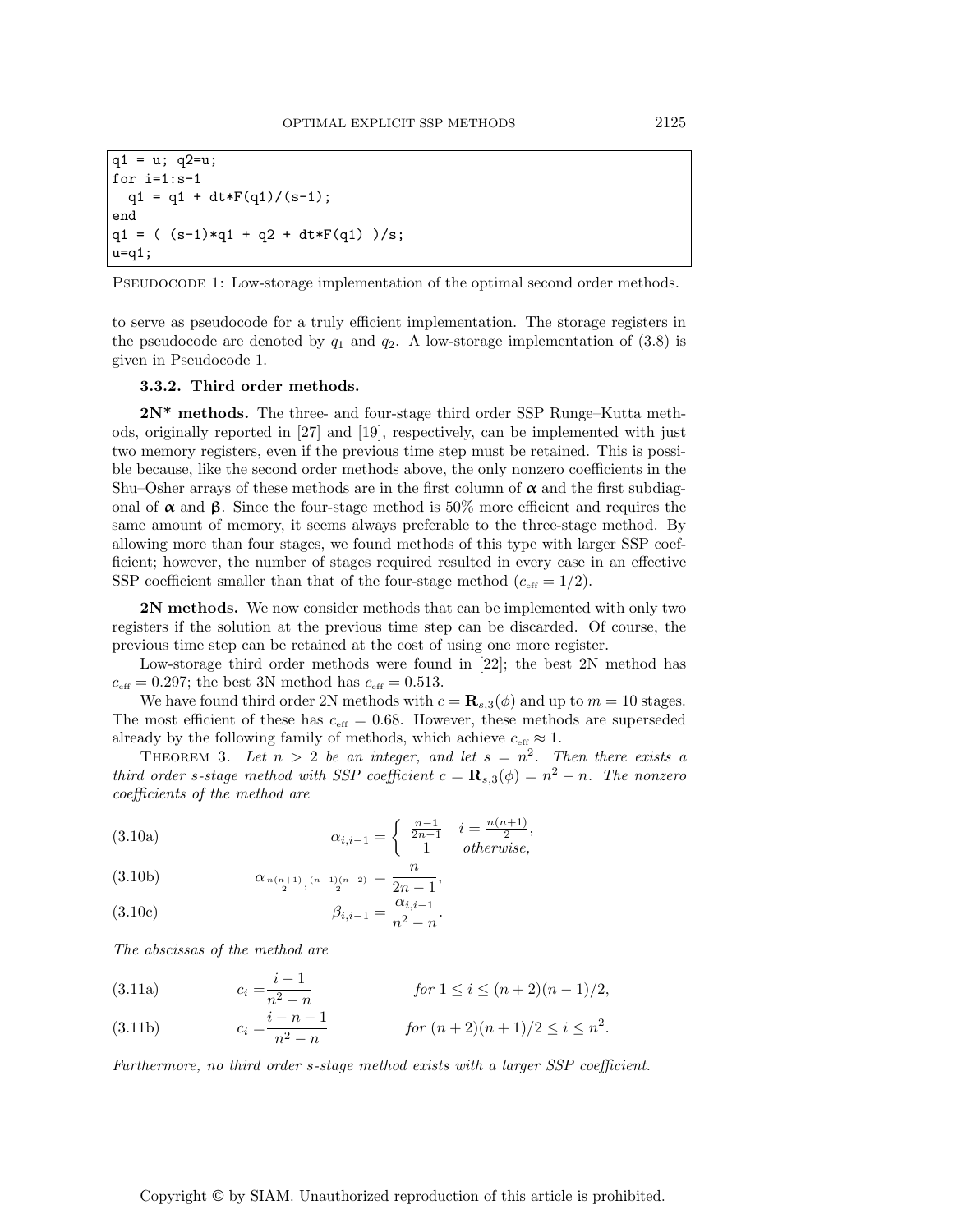```
n = sqrt(s); r = s - n; q1 = u;for i=1:(n-1)*(n-2)/2q1 = q1 + dt * F(q1)/r;
end
q2=q1;
for i=(n-1)*(n-2)/2+1:n*(n+1)/2-1q1 = q1 + dt * F(q1)/r;
end
q1 = ( n * q2 + (n-1) * (q1 + dt * F(q1)/r) ) / (2 * n-1);for i=n*(n+1)/2+1:sq1 = q1 + dt * F(q1)/r;
end
u=q1;
```
PSEUDOCODE 2: Low-storage implementation of the optimal third order methods.

The proof of the theorem is straightforward. The SSP coefficient can be found by using (3.4) and Theorem 2, while the satisfaction of the order conditions can be verified by forming the Butcher array and checking directly. The optimality follows from  $c \leq R_{s,p}(\phi)$  and the fact that  $R_{n^2,3} = n^2 - n$  [18].

Like the second order family  $(3.8)$  above, this family of methods achieves effective SSP coefficients arbitrarily close to one while using only two memory registers. Also, like the family (3.8), and unlike most known optimal third order SSP methods, the coefficients are simple rational numbers. Note that the four-stage  $2N^*$  method discussed above is the first member of this family. A low-storage implementation of (3.10) is given in Pseudocode 2.

*Remark* 5. The family  $(3.10)$  was not found by numerical search; we have discovered that, for each value of  $s \leq 15$ , there exists at least a one-parameter family of third order methods with  $c = \mathbf{R}_{s,3}(\phi)$ ; hence the particular methods (3.10) are unlikely to be found by numerical search (much less the low-storage implementations). We were led to these methods by the discovery of the remarkable ten-stage method of order four, discussed in the next section.

**3.3.3. Fourth order methods.** No explicit fourth order method with four stages has  $c > 0$  [19, 8]. The optimal five stage method was found in [19] and again independently in [29]; this method has  $c_{\text{eff}} = 0.302$ . More efficient methods with up to eight stages were found in [30, 22, 21]; the most efficient (eight-stage) method has  $c_{\text{eff}} = 0.518$  and can be implemented in 3N fashion.

Low-storage fourth order SSP methods were found in [22]; no 2N methods are reported, and the best 3N method has  $c_{\text{eff}} = 0.106$ . Even by allowing downwinding, the best 3N method reported there has  $c_{\text{eff}} = 0.187$ . Therefore these are inferior to the eight-stage method mentioned above.

Our search recovered the same optimal methods for up to eight stages. However, these methods are superseded in terms of both efficiency and storage by the optimal ten-stage method below.

**2N methods.** No 2N fourth order SSP methods were previously known. By numerical search, we found a ten-stage fourth order method implementable with two registers and with an effective SSP coefficient greater than any previously known fourth order full-storage method. Additionally, this is the only fourth order SSP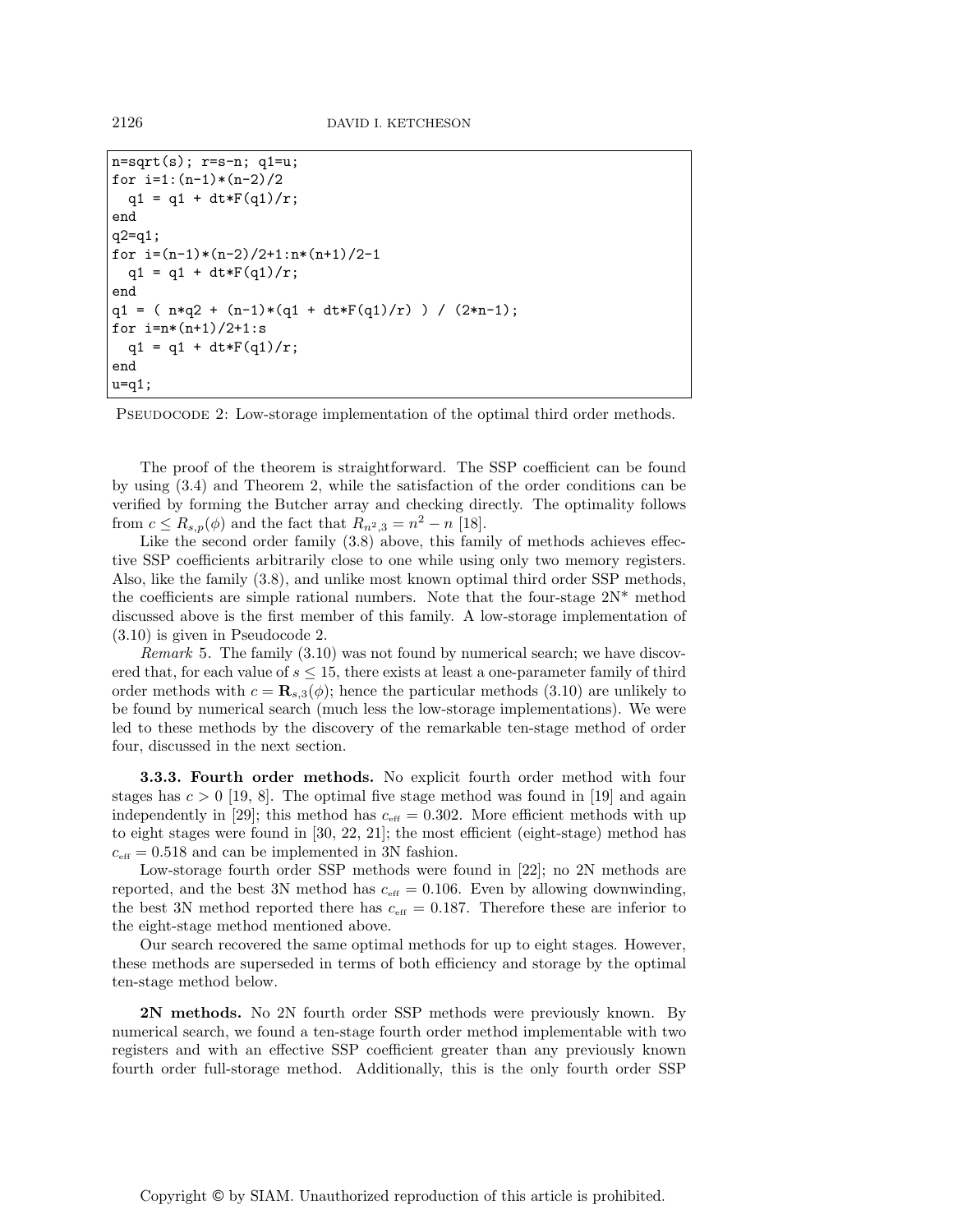```
q1 = u; q2=u;for i=1:5
  q1 = q1 + dt * F(q1)/6;end
q2 = 1/25 \cdot q2 + 9/25 \cdot q1;
q1 = 15 \cdot q2 - 5 \cdot q1;for i=6:9
  q1 = q1 + dt * F(q1)/6;end
q1 = q2 + 3/5*q1 + 1/10*dt*F(q1);u=q1;
```
PSEUDOCODE 3: Low-storage implementation of the ten-stage fourth order method.

method to be analytically proved optimal, because it achieves the optimal bound on ten-stage, fourth order SSP methods for linear problems:  $c = \mathbf{R}_{10,4}(\phi) = 6$ . Finally, the method has simple rational coefficients. The nonzero coefficients are

$$
\beta_{i,i-1} = \begin{cases}\n\frac{1}{6} & i \in \{1 \dots 4, 6 \dots 9\}, \\
\frac{1}{15} & i = 5, \\
\frac{1}{10} & i = 10,\n\end{cases}
$$
\n
$$
\beta_{10,4} = \frac{3}{50},
$$
\n
$$
\alpha_{i,i-1} = \begin{cases}\n1 & i \in \{1 \dots 4, 6 \dots 9\}, \\
\frac{2}{5} & i = 5, \\
\frac{3}{5} & i = 10, \\
\frac{3}{5} & i = 10,\n\end{cases}
$$
\n
$$
\alpha_{5,0} = \frac{3}{5},
$$
\n
$$
\alpha_{10,0} = \frac{1}{25},
$$
\n
$$
\alpha_{10,4} = \frac{9}{25}.
$$

The abscissas are

(3.12) 
$$
c = \frac{1}{6} \cdot (0, 1, 2, 3, 4, 2, 3, 4, 5, 6)^T.
$$

Remark 6. This method bears a remarkable similarity to the nine-stage third order method of the previous section; this is not altogether surprising because both of these methods achieve the linear stability limit and the optimal  $s + 1$ -stage, fourth order linear SSP Runge–Kutta method is closely related to the optimal s-stage, third order linear SSP Runge–Kutta method [18]. Based on this, one is led to hope for a family of fourth order methods similar to the third order family above—i.e., a family with  $n^2 + 1$  stages and SSP coefficient  $n^2 - n$ . However, for the case  $n = 2$ , no such method exists [22]. Furthermore, after extensive analytical and numerical searches, we have been unable to find a method of this type for  $n = 4$ .

A 2N implementation of the ten-stage method is given in Pseudocode 3.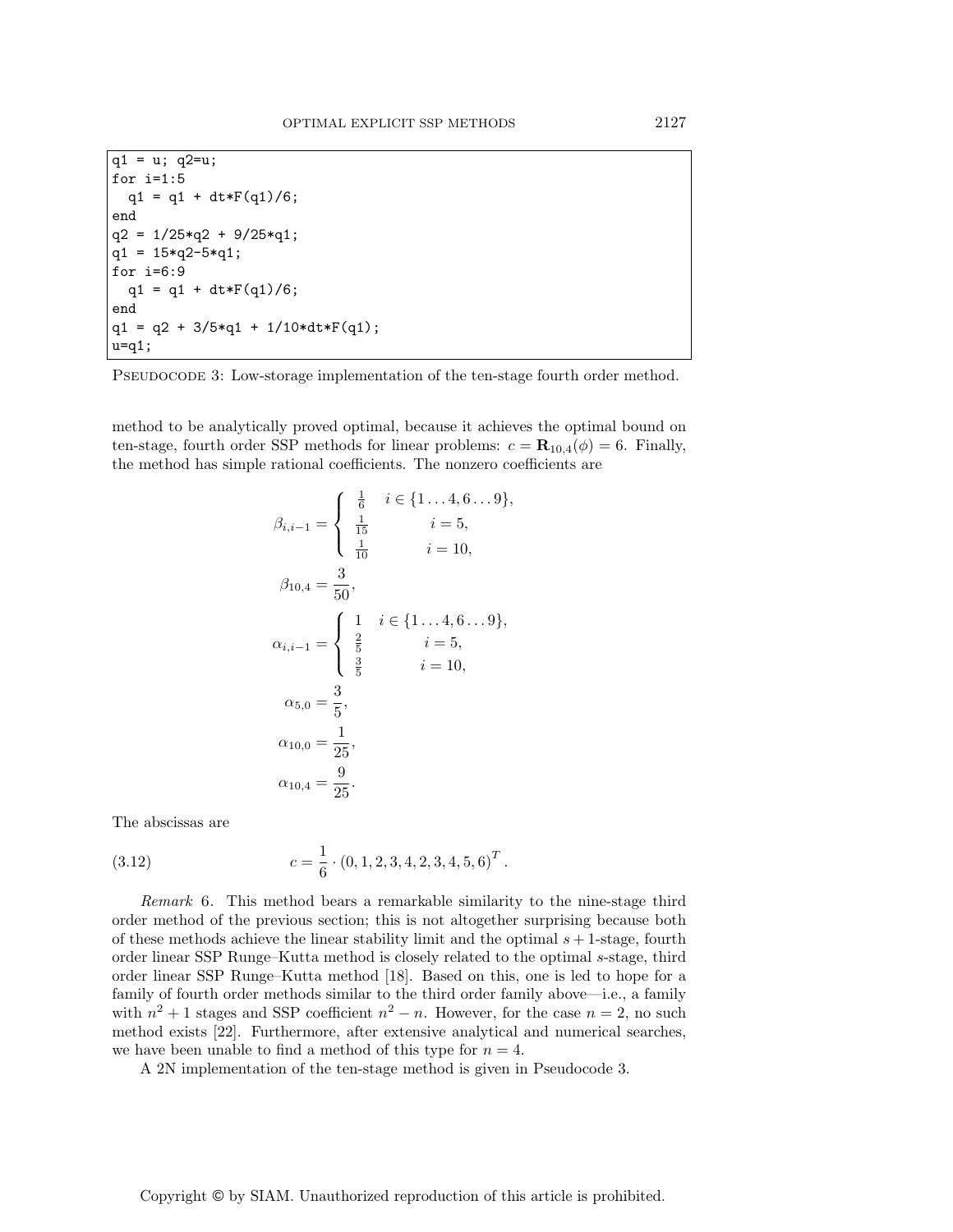#### Table 3.1

Properties of some popular and optimal SSP Runge–Kutta methods. Methods and properties in bold indicate new contributions in the present work. An asterisk indicates that the previous time step can be retained without increasing the required number of registers.

| Popular method | $c_{\text{eff}}$ | Storage | Improved method | $c_{\text{eff}}$ | Storage |
|----------------|------------------|---------|-----------------|------------------|---------|
| SSPRK(2,2)     | 0.500            | $2N^*$  | SSPRK(s,2)      | $1-1/s$          | $2N^*$  |
| SSPRK(3,3)     | 0.333            | $2N^*$  | SSPRK(4,3)      | 0.500            | $2N^*$  |
|                |                  |         | $SSPRK(n^2,3)$  | $1 - 1/n$        | 2N      |
| SSPRK(5,4)     | 0.377            | 3N      | SSPRK(10,4)     | 0.600            | 2N      |
|                |                  |         | SSPRK(26,4)     | 0.696            | 3N      |

**3N methods.** We have found many 3N methods with more than ten stages that are more efficient than the 2N ten-stage method above. It appears likely that with three registers it is possible to obtain fourth order methods with  $c_{\text{eff}}$  arbitrarily close to unity. However, the value of  $c_{\text{eff}}$  increases very slowly with the stage number, and the optimization problem becomes increasingly difficult. We do not discuss these methods further here, except to say that the most efficient found so far has 26 stages and  $c_{\text{eff}} \approx 0.696$ .

The results of this section are summarized in Table 3.1, which lists the effective SSP coefficient and storage requirements for some well-known SSP methods and for improved methods with extra stages.

# **4. Linear stability and truncation error analysis.**

**4.1. Linear stability analysis.** As discussed in section 2, when a Runge–Kutta method is applied to a linear autonomous system of ODEs (2.3), it reduces to the iteration (2.4), characterized by the stability function  $\phi$ . For the case of a single linear ODE, this is simply  $\mathbf{u}^{n+1} = \phi(\lambda \Delta t) \mathbf{u}^n$ . The method is said to be absolutely stable for values of z such that  $|\phi(z)| < 1$ . For the optimal second order SSP family (3.8),

(4.1) 
$$
\phi(z) = \frac{1}{s} + \frac{s-1}{s} \left( 1 + \frac{z}{s-1} \right)^{s-1}.
$$

These are, of course, the same optimal polynomials found in section 2 for the s-stage second order cases. For the optimal third order SSP methods (3.10),

(4.2) 
$$
\phi(z) = \left(\frac{n}{2n-1}\left(1+\frac{z}{n^2-n}\right)^{(n-1)^2} + \frac{n-1}{2n-1}\left(1+\frac{z}{n^2-n}\right)^{n^2}\right),
$$

where again  $n = \sqrt{s}$ .

In Figure 4.1, we plot the corresponding absolute stability regions for some of these methods and some of the optimal fourth order methods. The plots have been rescaled by dividing  $h\lambda$  by the number of stages s, in order to give a fair comparison of relative computational efficiency. Note that, despite the increase in stage number, the SSP methods generally have larger scaled stability regions.

It is interesting to note that for large s the stability functions of the optimal second order methods approach that corresponding to s applications of the forward Euler method. The scaled absolute stability regions of the second order methods therefore tend to that of the forward Euler method.

The stability function may be thought of as modeling the amplification of errors in the initial stage. For Runge–Kutta methods with many stages, it is important also to consider amplification of roundoff errors occurring in the intermediate stages.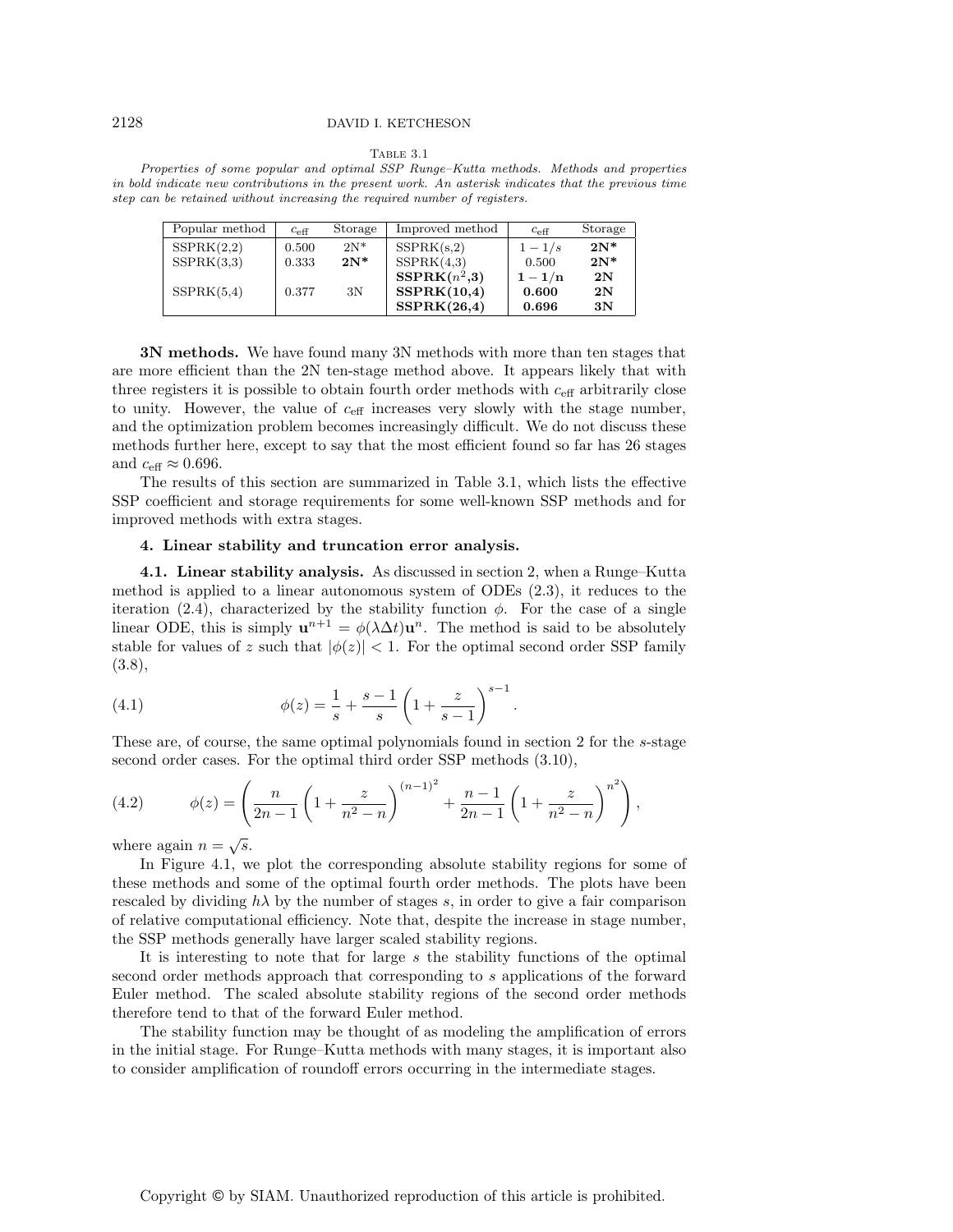

(a) Second order family of optimal methods; SSPs2 denotes the optimal second order method with  $\boldsymbol{s}$  stages

(b) Third order family of optimal methods;  $SSPn<sup>2</sup>3$  denotes the optimal third order method with  $n^2$  stages



(c) Fourth order methods of optimal methods; SSPs4 denotes the optimal fourth order method with s stages; RK44 denotes the classical fourth order Runge–Kutta method

Fig. 4.1. Scaled stability regions of some members of the families of optimal second, third, and fourth order methods.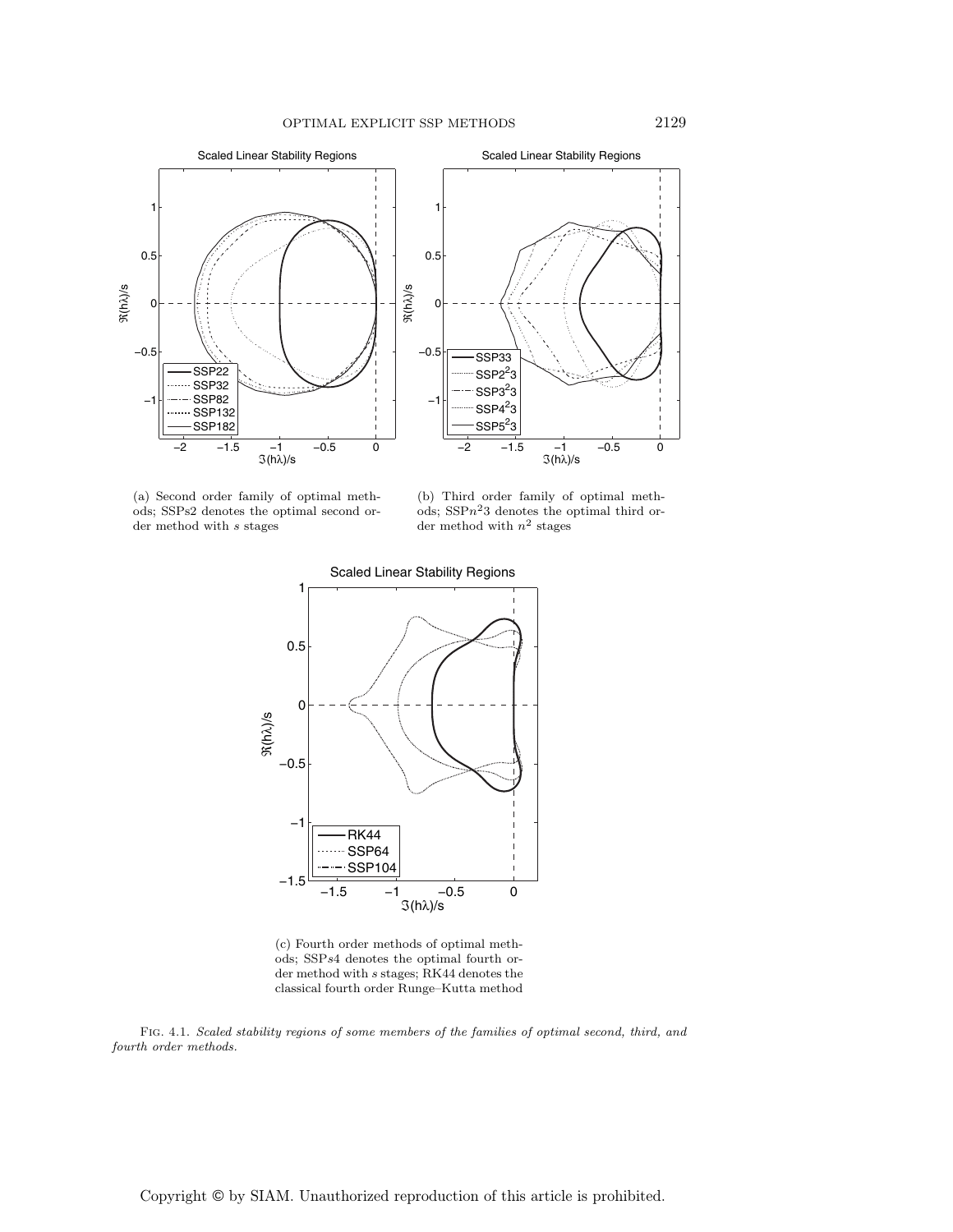Consider a Shu–Osher implementation of a Runge–Kutta method including roundoff errors  $r_i$  at each stage:

(4.3) 
$$
\tilde{y}_0 = u^n + r_0,
$$
  
\n
$$
\tilde{y}_i = \sum_{j=0}^{i-1} (\alpha_{i,j} \tilde{y}_k + \Delta t \beta_{i,j} L(\tilde{y}_k)) + r_i, \quad \alpha_{i,j} \ge 0, \quad i = 1, ..., s,
$$
  
\n
$$
\tilde{u}^{n+1} = \tilde{y}_s.
$$

By subtracting the exact method (3.3) from the perturbed method (4.3), one finds that

(4.4) 
$$
\tilde{u}^{n+1} - u^{n+1} = \phi(\Delta t L) r_0 + \sum_{j=1}^s \theta_j(\Delta t L) r_j.
$$

Here  $\phi$  is again the absolute stability function; the functions  $\theta_i$  are referred to as internal stability polynomials [31]. Assuming the  $r_j$ 's have magnitude on the order of roundoff ( $\epsilon_{machine}$ ), the method will be internally stable as long as  $||\phi(\Delta tL)|| <<$  $1/\epsilon_{machine}$  in the appropriate region of the complex plane. It is important to note that, in contrast to the stability function of a method, the internal stability polynomials depend on the particular manner in which the method is implemented.

**4.1.1. Second order methods.** Straightforward calculation reveals that, for the optimal family of second order methods (3.8), as implemented above,

(4.5) 
$$
\theta_j(z) = \left(\frac{s-1}{s} + \frac{z}{s}\right) \left(1 + \frac{z}{s-1}\right)^{s-1-j}
$$

for  $1 \leq j \leq s-1$ , while  $\theta_s(z) = 1$ . It can be shown that the region for which  $|\theta_i(z)| < 1$ contains the absolute stability region of the method, so that, for any linearly stable calculation, internal stability is never a concern for these methods.

**4.1.2. Third order methods.** Similarly, for the optimal family of third order methods (3.10), as implemented above, the highest degree internal stability polynomials are given by

(4.6) 
$$
\theta_j(z) = \frac{1}{2n-1} \left[ n \left( 1 + \frac{z}{n^2 - n} \right)^{(n-1)^2} + (n-1) \left( 1 + \frac{z}{n^2 - n} \right)^{n^2 - j} \right]
$$

for  $1 \leq j \leq \frac{(n-1)(n-2)}{2}$ . Again, it can be shown that the region for which  $|\theta_j(z)| < 1$ contains the absolute stability region of the method, so that, for any linearly stable calculation, internal stability is never a concern for these methods.

Similar analysis shows that the new ten-stage fourth order method with the lowstorage implementation presented here is internally stable. We omit the details here.

**4.2. Truncation error analysis.** By considering the Taylor series of the true solution and comparing the terms appearing in a Runge–Kutta method, bounds on the relative size of the leading terms of the local truncation error can be found. Similar to the derivation of order conditions, this analysis is simplified by using the theory of rooted trees. By assuming that  $F$  is sufficiently smooth and assuming bounds on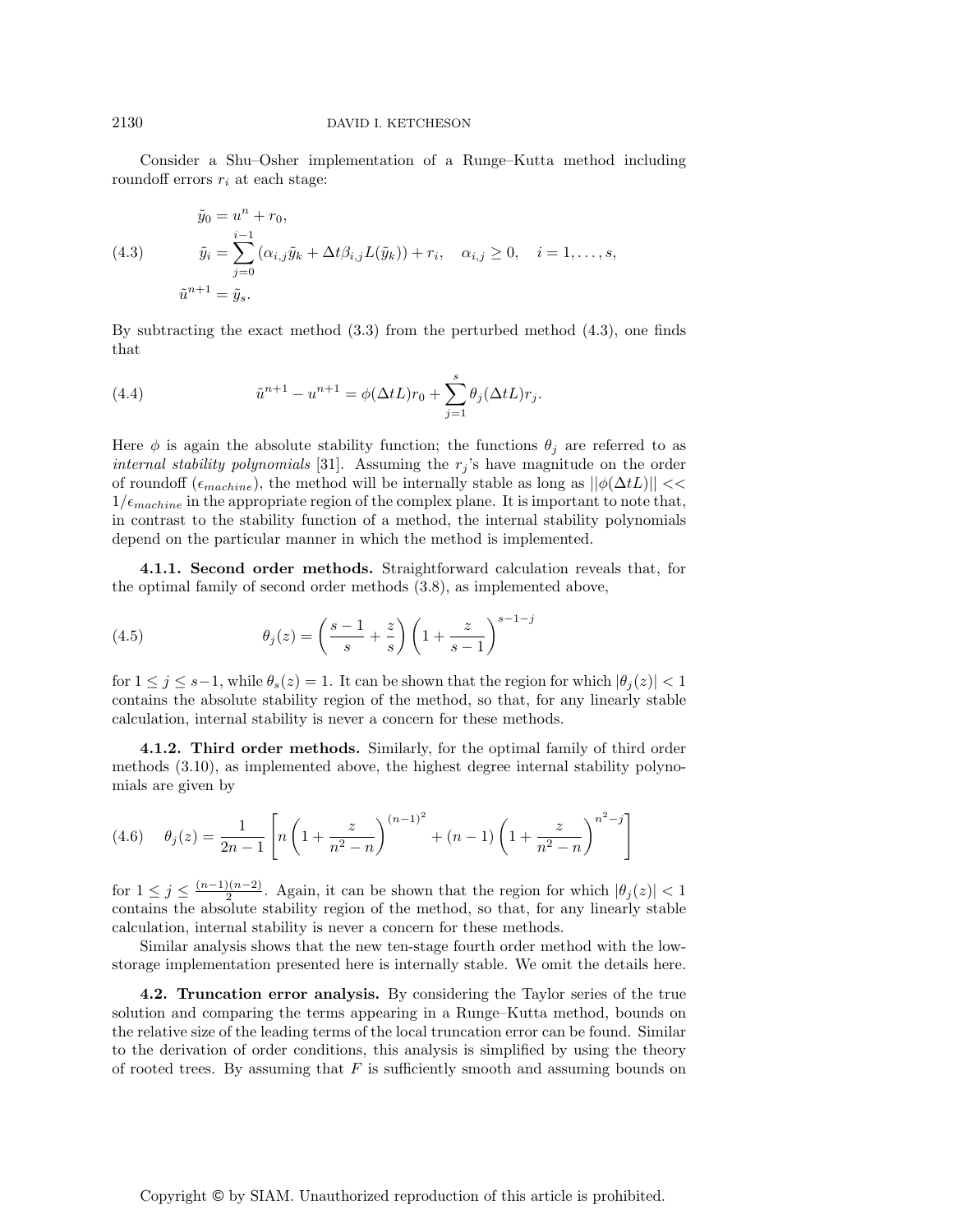| Method       | $C_{L}$                       | C                                      |
|--------------|-------------------------------|----------------------------------------|
| SSP(2,2)     | $\frac{1}{6}$                 |                                        |
| SSP(s,2)     | $\overline{6(s-1)}$           | $\overline{4(s-1)}$                    |
| SSP(3,3)     | $\frac{1}{24}$                | $\frac{1}{8}$                          |
| $SSP(n^2,3)$ | $\frac{((n-2)!)^2}{12(n!)^2}$ | $\frac{(n^2-n+1)((n-2)!)^2}{12(n!)^2}$ |
| RK(4,4)      | 24<br>2880                    | 101<br>2880                            |
| SSP(10,4)    | 24<br>$\frac{1}{18}$<br>2880  | 101<br>17<br>101<br>2880               |

Table 4.1 Error constants of new optimal SSP Runge–Kutta methods compared to previously known methods. RK(4,4) is the classical fourth order Runge–Kutta method.

 $F$  and its derivatives, the leading truncation error can be bounded by a constant proportional to ([1, p. 152])

$$
C = \sum_{r(t)=p+1} \frac{1}{\sigma(t)} \left| \Phi(t) - \frac{1}{\gamma(t)} \right|.
$$

Here the sum is over all rooted trees of order  $p+1$ ,  $\Phi(t)$  are the elementary differentials, and  $\gamma(t)$  and  $\sigma(t)$  are the density and the symmetry of the tree t, respectively. The reader is referred to [1] for further details. In the case of a linear autonomous ODE, only tall trees are important, so the above reduces to

$$
C_L = \frac{1}{\sigma(T)} \left| \Phi(T) - \frac{1}{\gamma(T)} \right|,
$$

where T is the tall tree of order  $p + 1$ .

It is straightforward to calculate the values of  $C$  and  $C_L$  for our optimal methods. The resulting error constants are given in Table 4.1; the error constants of some previously known methods are provided for comparison. Note that the error constants of the new methods are smaller in all cases and decrease as the stage number increases. Thus, for a given time step, the new methods are more accurate. If we compare the accuracy while holding the amount of computational work constant, we find that the size of the error increases very slowly with the number of stages. For instance, for linear problems  $SSP(10,4)$  gives an error about twice as large as  $RK(4,4)$  if the amount of work is held constant. In general, if we wish to compare two methods of order  $p$ , let  $\eta_i$ ,  $s_i$ , and  $C_i$  denote the relative error, number of stages, and error constant, respectively, of method i. Then

$$
\frac{\eta_2}{\eta_1} \approx \left(\frac{s_2}{s_1}\right)^p \frac{C_1}{C_2}.
$$

**5. Numerical tests.** In this section we demonstrate the effect of the SSP properties of our optimal methods by numerical examples.

**5.1. Constant coefficient advection.** We consider the linear system of ODEs

(5.1) *u* = **L***u*,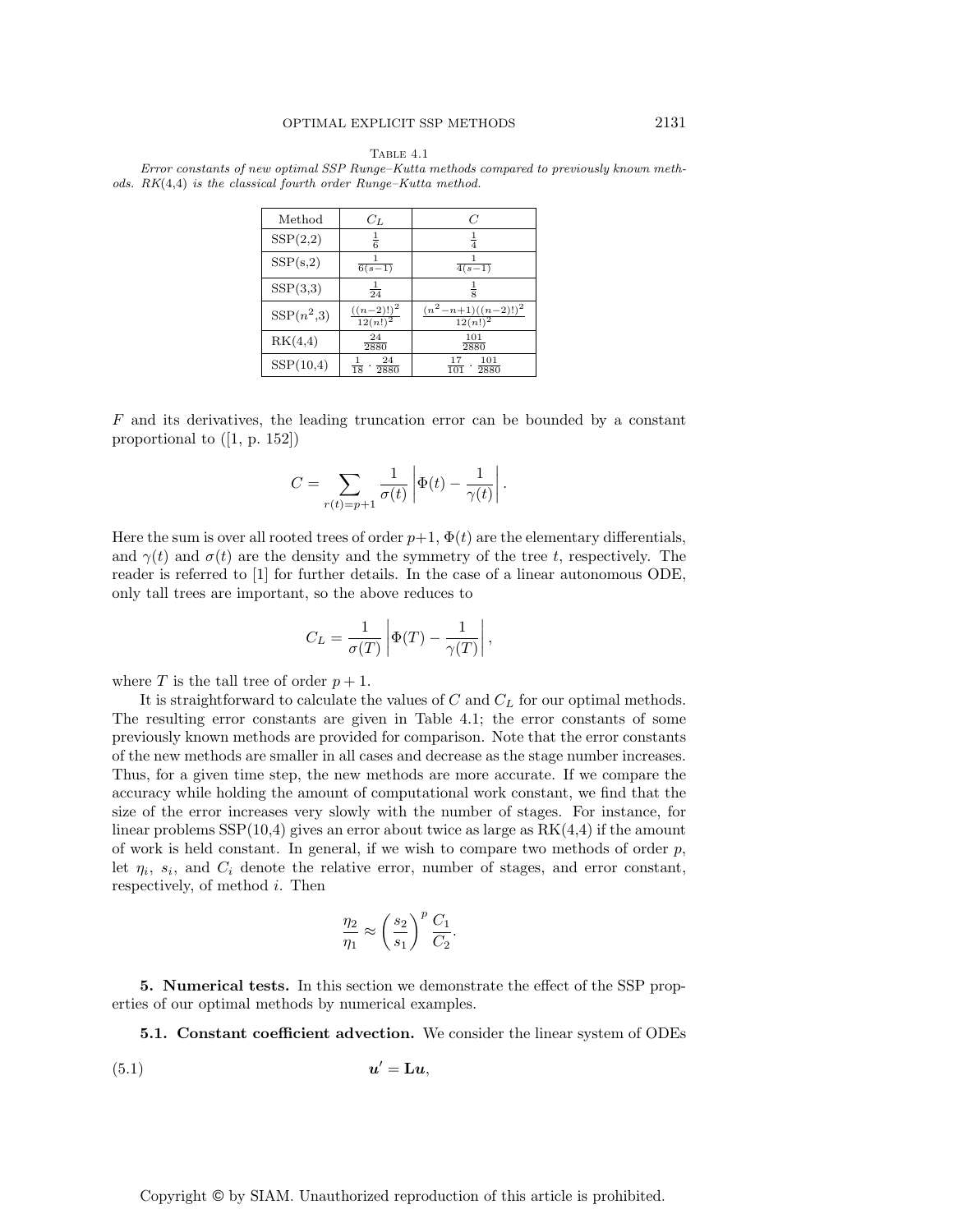with  $u \in R^N$ ,  $L \in R^{N \times N}$ , and

(5.2) 
$$
\mathbf{L} = \frac{1}{N} \begin{pmatrix} -1 & & & \\ 1 & -1 & & \\ & \ddots & \ddots & \\ & & 1 & -1 \end{pmatrix}
$$

arising from an upwind-differencing approximation of the PDE

$$
(5.3) \t\t u_t + u_x = 0
$$

on the interval  $x = [0, 1]$  with boundary condition  $u(0, t) = 0$ . We take  $N = 20$ . For this linear autonomous system, any Runge–Kutta method reduces to the simple iteration (2.4). Clearly monotonicity will be preserved for arbitrary initial conditions iff

$$
||\phi(\Delta t \mathbf{L})|| \le 1
$$

(cf. Remark 1). For this problem we have monotonicity for the forward Euler method under the maximal time step  $\Delta t_{\text{FE}} \leq \Delta x = \frac{1}{N}$ . In order to compare different integration methods, we compute for each method the maximum value  $c_0$  such that (5.4) holds with

$$
\Delta t = c_0 \Delta t_{\text{FE}}.
$$

It can be shown analytically (cf. Remark 3 and  $[28, \text{ section } 4.2]$ ) that  $c_0$  is exactly equal to the linear SSP coefficient  $c^{\text{lin}}$ . In Table 5.1, we list values of  $c_0$ ,  $c^{\text{lin}}$ , and  $c_{\text{eff}}^{\text{lin}} = c^{\text{lin}}/s$  for various methods. Here we have included the non-SSP methods of Wang and Spiteri [32] (note that they are SSP for linear autonomous problems). In

Table 5.1 Monotone time-step coefficients and effective time-step coefficients for some optimal fourth order methods. RK44 is the classical fourth order method. NSSP (non-SSP) methods are from [32].

| Method    | $c_0 = c^{\text{lin}}$ | $c_{\text{eff}}^{\text{lin}}$ |
|-----------|------------------------|-------------------------------|
| NSSP(2,1) | $_{0.67}$              | 0.33                          |
| NSSP(3,2) | 1                      | 0.33                          |
| SSP(2,2)  | 1                      | 0.50                          |
| SSP(10,2) | 9                      | 0.90                          |
| NSSP(3,3) | 1                      | 0.33                          |
| NSSP(5,3) | 1.4                    | 0.28                          |
| SSP(3,3)  | 1                      | 0.33                          |
| SSP(4,3)  | $\overline{2}$         | 0.50                          |
| SSP(9,3)  | 6                      | 0.67                          |
| SSP(25,3) | 20                     | 0.80                          |
| RK(4,4)   | 1                      | 0.25                          |
| SSP(5,4)  | 1.86                   | 0.37                          |
| SSP(10,4) | 6                      | 0.60                          |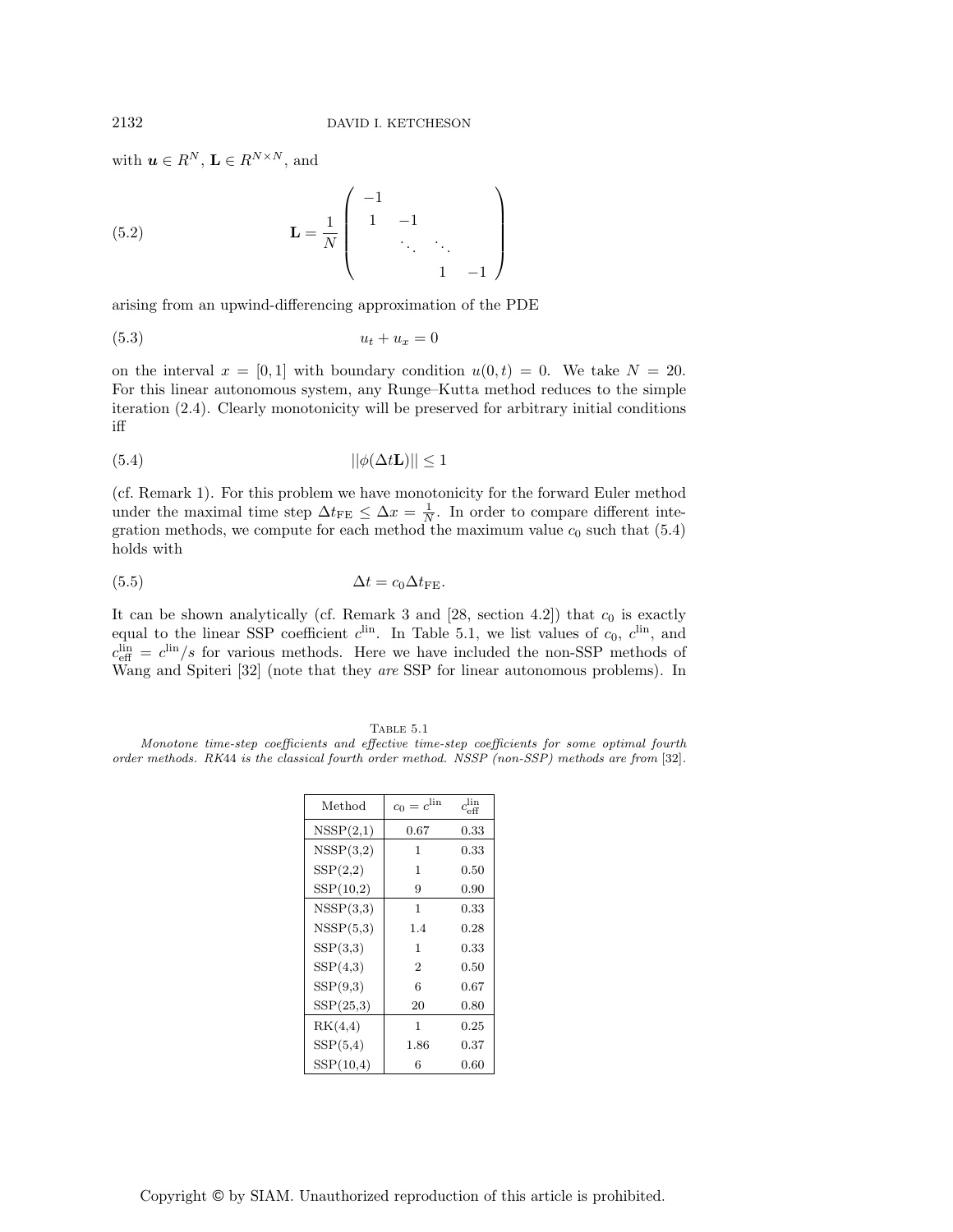every case the theory and experiment are in perfect agreement. A clear advantage in efficiency is conferred by the SSP methods with many stages.

**5.2. Variable coefficient advection.** Previous work on SSP methods has emphasized that the SSP property is most critical when solving semidiscretizations of nonlinear PDEs with discontinuous solutions. The following example shows that SSP methods are relevant also for linear nonautonomous problems with smooth solutions but rapidly varying coefficients. A similar test problem was used in [19].

We solve the IBVP

(5.6a) 
$$
u_t + (a(x, t)u)_x = 0,
$$
  
(5.6b) 
$$
u(0, t) = 0,
$$
 
$$
u(x, 0) = g(x),
$$

on the interval  $x \in [0, 1]$ , with

(5.7) 
$$
a(x,t) = \cos^2(20x + 45t).
$$

We semidiscretize by using upwind differencing and  $N = 20$  points.

This rapidly oscillating velocity field is designed to demonstrate the effect of the SSP property; it might be considered as a simple model of an underresolved turbulent flow. The low-storage property of our methods makes them appealing choices for direct numerical simulation of turbulent flows.

The exact solution to (5.6) is monotonic in the  $L<sup>1</sup>$  norm and is nonnegative for all time if  $g(x) \geq 0$ . For a given integration method, we are interested in the maximum time step such that these properties hold discretely to within roundoff error ( $\approx 10^{-15}$ ). For the forward Euler method, this maximum time step is found to be  $\Delta t = 1.02 \Delta x$ .

Because this semidiscretization is linear, any Runge–Kutta method applied to it reduces to the iteration

(5.8) 
$$
\mathbf{u}^{n+1} = \mathbf{M}_{\Delta t}(t)\mathbf{u}^n,
$$

where  $\mathbf{M}_{\Delta t}(t)$  is the matrix-valued K-function of the method [19]. Thus monotonicity and positivity are equivalent to

(5.9) 
$$
||\mathbf{M}_{\Delta t}||_1 \le 1 \text{ and}
$$

$$
\mathbf{M}_{\Delta t} \ge 0,
$$

respectively (the second inequality is componentwise).

In Figures 5.1–5.2, we plot the theoretical monotone and positive scaled time step  $\Delta t/(s\Delta x)$  (i.e., the effective SSP coefficient) versus the observed maximum scaled monotone and positive time step for the second and third order families, respectively, of optimal methods. In all cases, the theory is borne out by these results; furthermore, the theoretical time-step limit seems to be quite sharp for this problem. For comparison, we also plot the observed maximum monotone and positive time step for the most commonly used second and third order SSP methods.

In Table 5.2 we list, for various methods, the maximum observed monotone and positive time step for this problem, along with effective SSP coefficients for linear and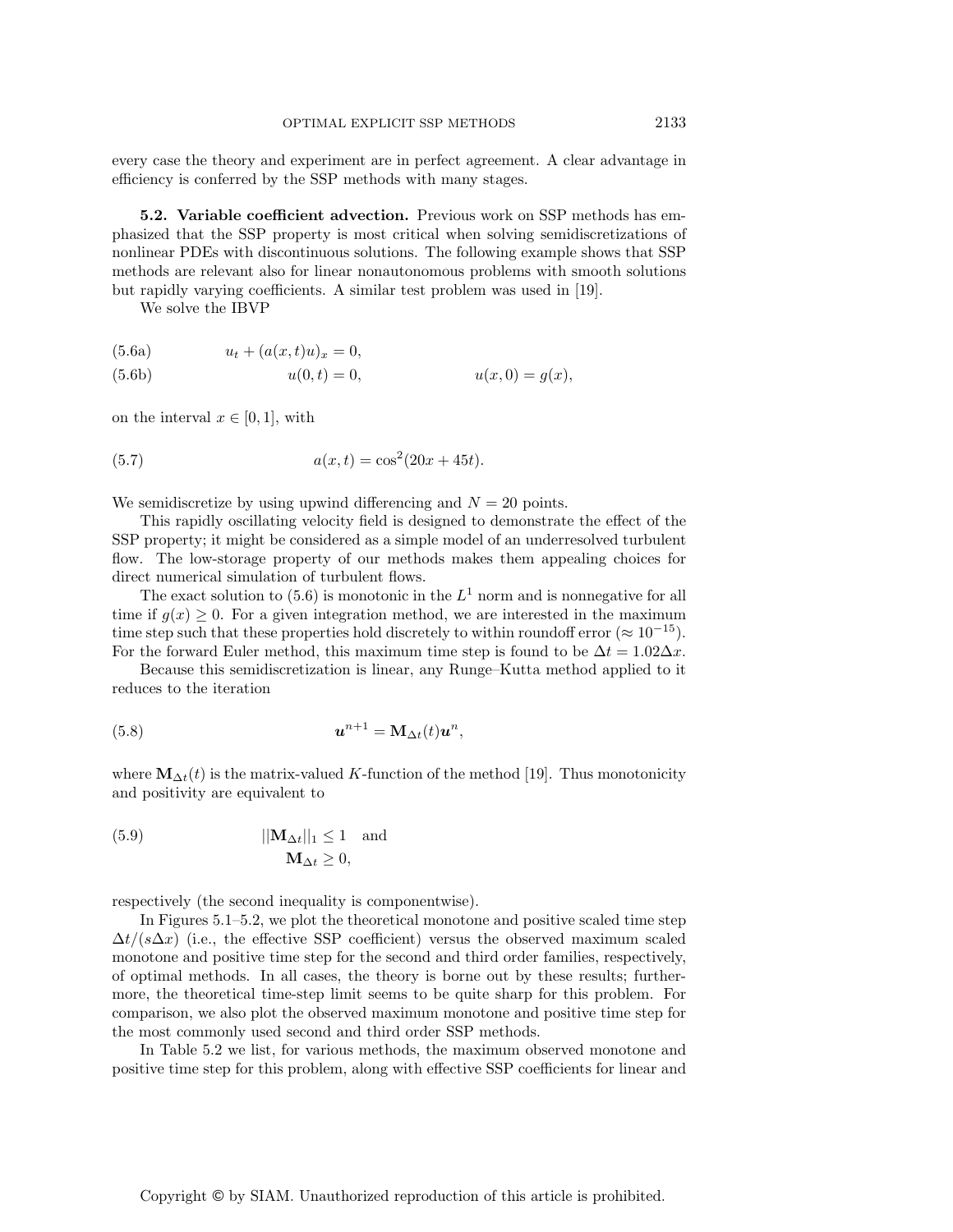

Fig. 5.1. Theoretical and actual monotone effective time steps for the family of optimal second order methods. The horizontal line shows the actual monotone effective time step of the popular SSP22 method for comparison.



Fig. 5.2. Theoretical and actual monotone effective time steps for the family of optimal third order methods. The horizontal line shows the actual monotone effective time step of the popular SSP33 method for comparison.

nonlinear problems. Again we see fairly good agreement with theory and a clear advantage conferred by the SSP methods with many stages.

Remark 7. As expected, nearly all of the non-SSP methods fail to produce monotone results even for very small relative time steps  $( $0.1$ ) for this problem. On$ the other hand, the classical fourth order method performs reasonably well despite being non-SSP for nonautonomous/nonlinear problems. This demonstrates that SSP time-step restrictions are not always sharp for a particular choice of ODEs and time integrator (cf. Remarks 1 and 4).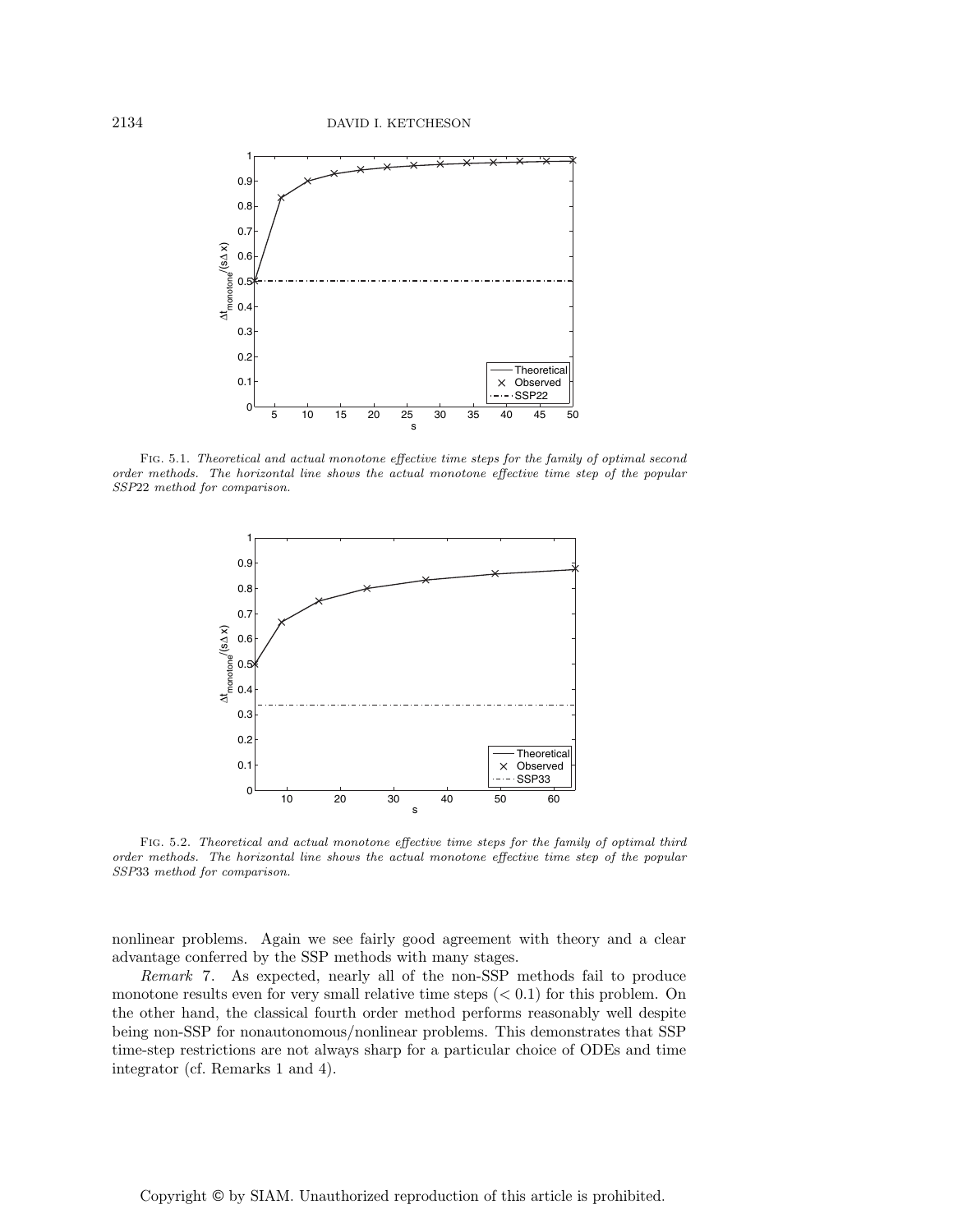Table 5.2

Theoretical and observed monotone effective time steps for variable coefficient advection. RK44 is the classical fourth order method.

| Method    | $c_{\text{eff}}$ | Monotone effective time step |
|-----------|------------------|------------------------------|
| NSSP(2,1) | 0                | 0.033                        |
| NSSP(3,2) | 0                | 0.037                        |
| NSSP(3,3) | 0                | 0.004                        |
| NSSP(5,3) | 0                | 0.017                        |
| RK(4,4)   | 0                | 0.287                        |
| SSP(5,4)  | 0.302            | 0.416                        |
| SSP(10,4) | 0.600            | 0.602                        |

**6. Conclusions and future work.** We have presented an efficient algorithm for computing optimal strong stability-preserving Runge–Kutta methods for application to linear autonomous ODEs. This enables optimization of such methods with more stages and higher order accuracy than previously possible.

We have presented second, third, and fourth order explicit SSP Runge–Kutta methods for nonlinear or nonautonomous ODEs that achieve theoretically optimal bounds in terms of both the stable time step and memory requirements. These are more efficient than all existing explicit methods (including existing full-storage methods and methods using downwinding). Apparently the only remaining open question in this area is the existence of even more efficient fourth order methods (with even more stages).

It will be important to investigate the practical efficiency of these methods versus traditional methods for particular PDEs and semidiscretizations of interest. Some previous studies using SSP Runge–Kutta methods with a few extra stages have demonstrated their usefulness [17, 20].

The low-storage methods presented here do not fit into either of the established families of low-storage Runge–Kutta methods; consideration of these new low-storage methods leads naturally to a more general theory of low-storage implementations, not just for SSP methods but for general Runge–Kutta methods. This theory is the subject of current research.

**Acknowledgments.** The author thanks Sameer Agarwal for insightful discussions that led to the efficient algorithm for computing  $\mathbf{R}_{s,p}(\phi)$ . The author also thanks Sigal Gottlieb and Colin Macdonald for helpful comments on drafts of this paper. Finally, the author thanks the reviewers for providing helpful comments in a very timely manner.

### REFERENCES

- [1] J. C. Butcher, Numerical Methods for Ordinary Differential Equations, Wiley, New York, 2003.
- [2] G. DAHLQUIST AND R. JELTSCH, Generalized Disks of Contractivity for Explicit and Implicit Runge-Kutta Methods, Technical report, Department of Numerical Analysis and Computer Science, Royal Institute of Technology, Stockholm, 1979.
- [3] L. FERRACINA AND M. N. SPIJKER, Stepsize restrictions for the total-variation-diminishing property in general Runge–Kutta methods, SIAM J. Numer. Anal., 42 (2004), pp. 1073– 1093.
- [4] L. Ferracina and M. N. Spijker, Computing Optimal Monotonicity-Preserving Runge–Kutta Methods, Technical report MI2005-07, Mathematical Institute, Leiden University, 2005.
- [5] L. Ferracina and M. N. Spijker, An extension and analysis of the Shu-Osher representation of Runge-Kutta methods, Math. Comp., 249 (2005), pp. 201–219.